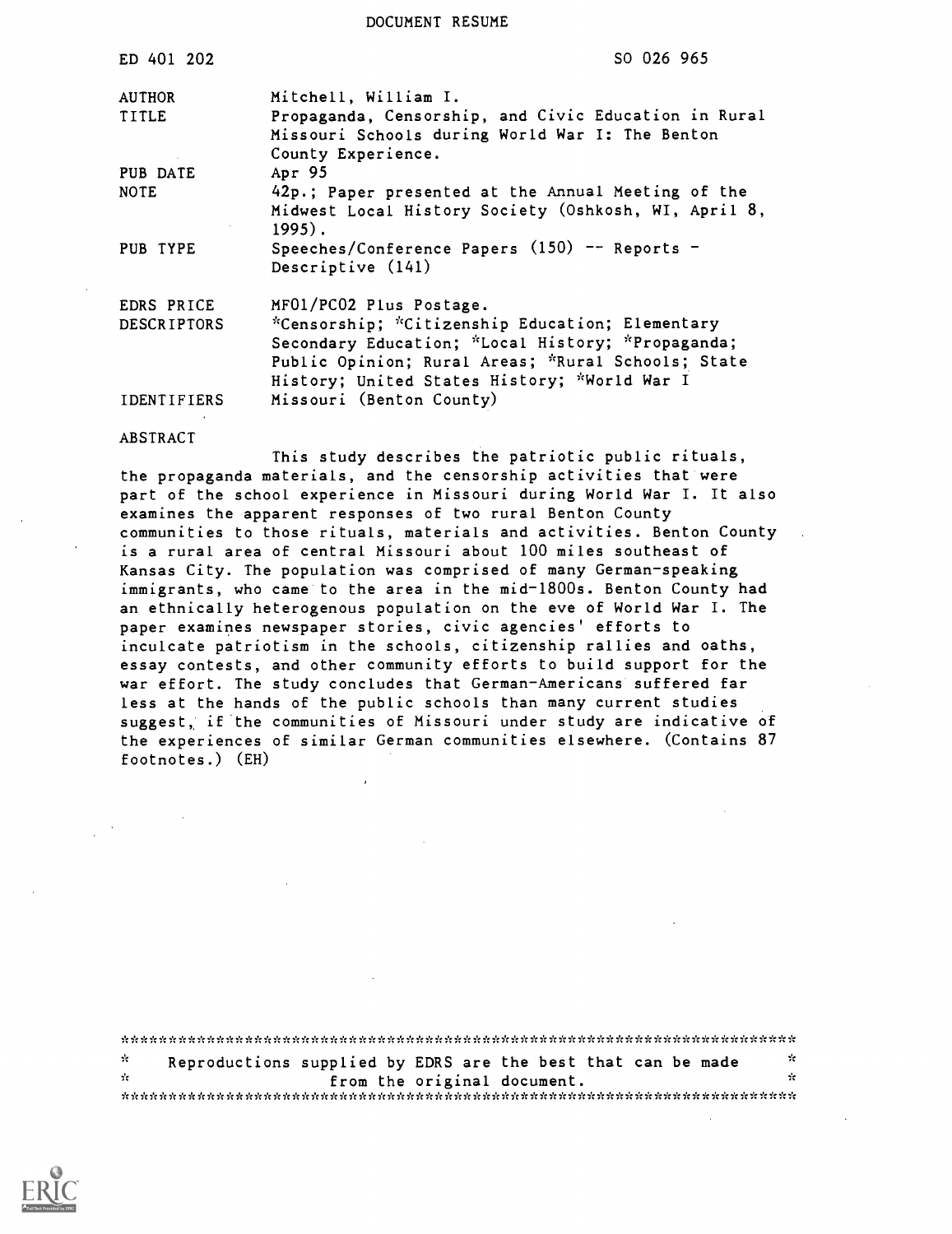$\ddot{\phantom{a}}$ 

 $\mathbf{r}$ 

<sup>41</sup> Propaganda, Censorship, and Civic Education in Rural Missouri Schools during World War I: The Benton County Experience

> Presented to Annual Meeting of The Midwest Local History Society University of Wisconsin-Oshkosh Oshkosh, Wisconsin

> > April 8, 1995

PERMISSION TO REPRODUCE AND DISSEMINATE THIS MATERIAL HAS BEEN GRANTED BY

 $WI$  Mitchell

TO THE EDUCATIONAL RESOURCES INFORMATION CENTER (ERIC)

 $965$ OZ6 C

by William I. Mitchell Department of History/Social Studies Education State University of New York College - Buffalo 1300 Elmwood Avenue Buffalo, New York

14228 U.S. DEPARTMENT OF EDUCATION Office of Educational Research and Improvement EDUCATIONAL RESOURCES INFORMATION

CENTER (ERIC) **A** This document has been reproduced as<br>received from the person or organization<br>originating it.

Minor changes have been made to improve reproduction quality.

Points of view or opinions stated in this document do not necessarily represent official OERI position or policy.



# BEST COPY AVAILABLE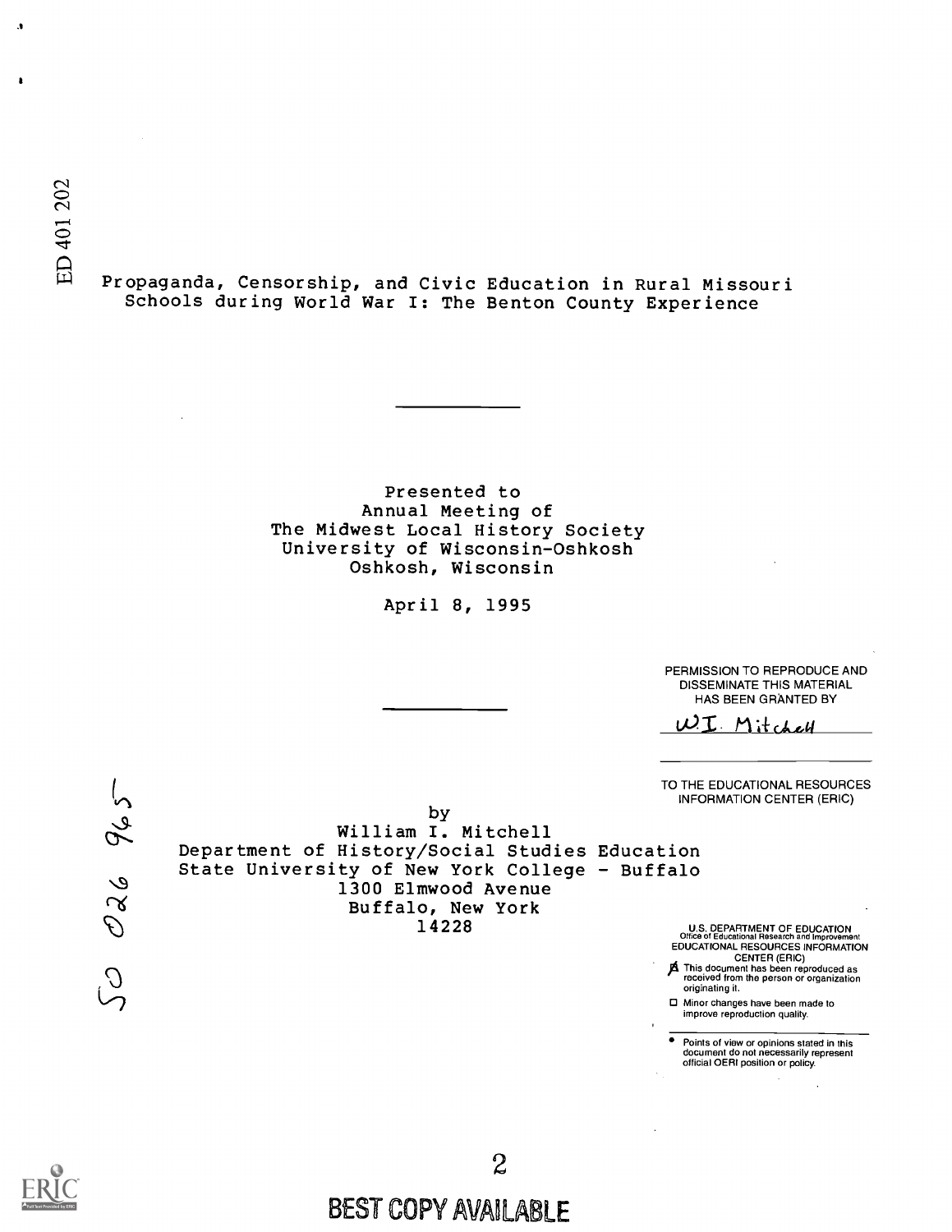Propaganda, Censorship and Civic Education in Rural Missouri Schools during World War I: The Benton County Experience

The purpose of this study is to describe the patriotic public rituals, the propaganda materials, and the censorship activities that were part of the school experience in Missouri during the Great War as well as examine the apparent responses of two rural Benton County communities to these. Benton County is situated in a rural area of central Missouri about one hundred miles southeast of Kansas City. Settled in 1838 by families from the upper South, the county soon became a mecca for Germanspeaking immigrants from the Kingdom of Hanover in what is today northwest Germany.

By 1900, three principal communities had developed: Warsaw, Lincoln, and Cole Camp. Separated at ten mile intervals, these communities are strung out on an axis with Warsaw, the county seat, to the south. Lincoln is situated in the middle and Cole Camp lays near the northern boundary of Benton County.

Like Missouri, Benton County had an ethnically heterogenous population on the eve of World War I. The descendants of the original Anglo-Scot-Irish settlers clustered about Warsaw while the German-speaking population centered at Cole Camp.

Despite a common size and agricultural base, differing ethnic cultures and animosities dating back to the Civil War bred

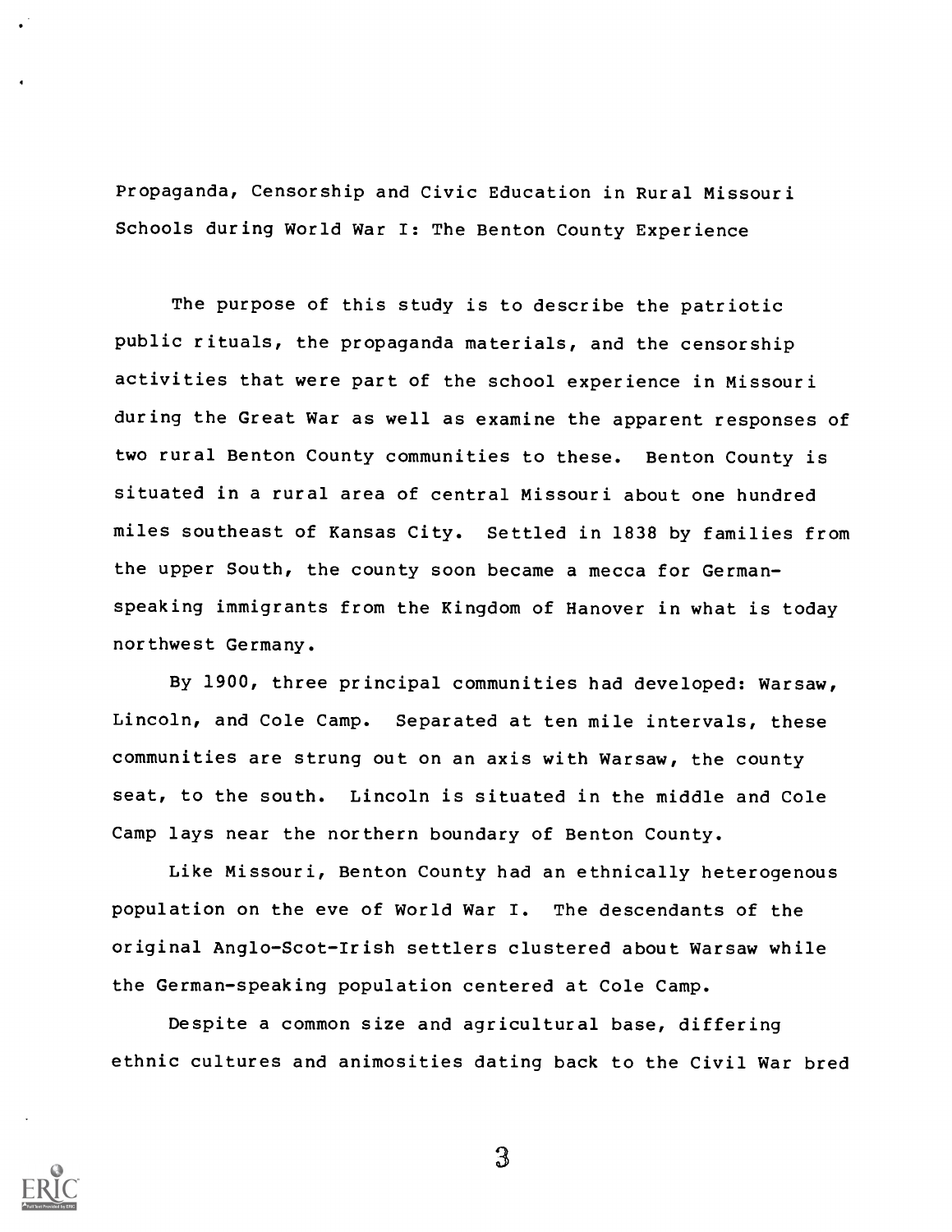tension between the two halves of the county. During the latter conflict the residents of Warsaw and Cole Camp had clashed in a bloody battle during June, 1861, that may have claimed several hundred lives.<sup>1</sup>

When the United States joined the struggle in Europe against Germany in 1917, the populations of the two halves of Benton County naturally eyed each other warily. The support of German settlers in the American war effort was by no means assured. Thus the First World War was more than a foreign conflict in the minds of local leaders, it was also a struggle for national unity. The war, in Benton County as in the whole country, became in the words of propagandist George Creel, "the fight for the minds of men, for the 'conquest of their convictions', and the battle-line ran through every home in every country...The trial of strength was not only between massed bodies of armed men, but between opposed ideals, and moral verdicts took on all the value of military decisions." $^2$  This war of ideals resulted in a civic education campaign unprecedented in the nation's history, one that used propaganda, censorship, and participation in public rituals to build social cohesion. One facet of that campaign was an effort to use the schools to mold public opinion and forge support for war-time national goals.<sup>3</sup>

A characteristic of American culture has been the widelyheld perception that education is a palliative of national ills.



2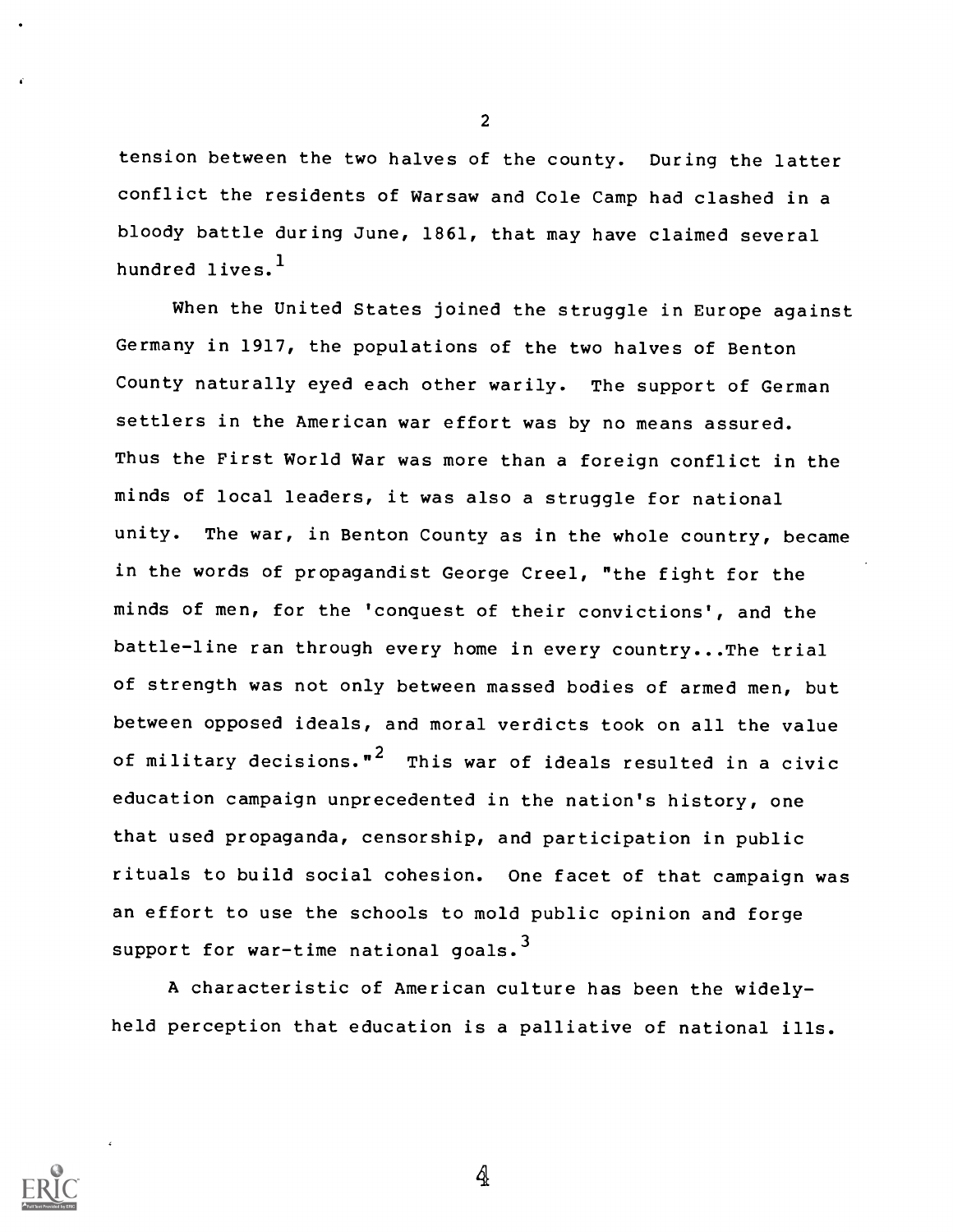Leaders have sought to use education as a means to improve the material well-being of the country, stabilize society, and unite heterogeneous ethnic groups with a national spirit. Within this context, the propaganda targeting schools during World War I sought to use the children as conduits to transmit the government's will into the home.

Both Warsaw and Cole Camp had weekly newspapers that catered to the interests of local readers. Not surprisingly, the respective attitudes reflected in these newspapers toward the First World War differed greatly. Those attitudes provide a perspective as to the communities' responses to the war, the varying experiences of students and teachers in the war, and popular expectations as to the role of the school in American society. The local publishers, as transmitters of news and manipulators of public opinion, treated the conflict in markedly dissimilar ways. The Benton County Enterprise, the newspaper published at Warsaw, carried extensive news coverage of the war between January and April, 1917, including stories on battles, diplomacy, and war-related domestic concerns.

The publisher's blatant patriotism was displayed in efforts to build support for American involvement. He gave world events a prominent place in the news. To remind readers of the potential danger posed by German-Americans, he published tales of German espionage accompanied by statistics on German immigration



3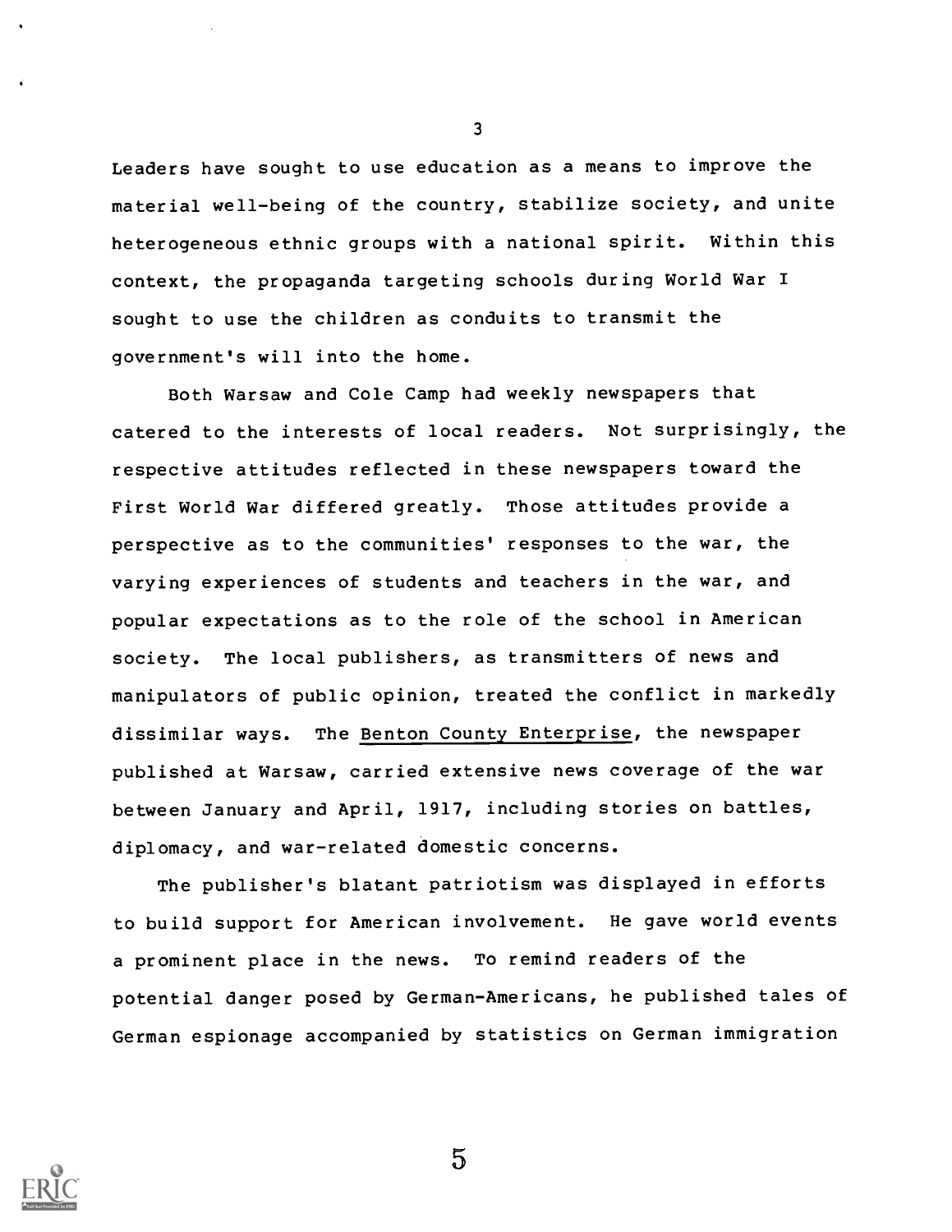to Missouri during the preceding decade. The editor frequently expressed belligerent opinions on war-related issues. In March, 1917, editorials appeared which attempted to discredit pacifism. One issue carried a story boldly captioned "War and Manhood" that proclaimed "...in these days of pacifism and of the preaching of the heresy that disgrace is to be preferred to armed defense of the nation's honor and integrity, the virile action of any body to citizens is grateful."<sup>4</sup>

In contrast to the Warsaw newspaper, the editor of the Cole Camp Courier downplayed the growing overseas conflict. The Cole Camp Courier ignored the war in Europe in seven of the ten issues published during the same period in which the Benton County Enterprise focused on military issues. When a popular pacifist drama, The Battle Cry of Peace: The Call to Arms Against the War, was scheduled to be performed in Cole Camp, the editor appealed to local citizens to enter their automobiles, then a novelty, in a "Battle Cry of Peace" parade organized for the afternoon of April 13, 1917.<sup>5</sup>

Pacifist voices within German communities such as the Cole Camp appeared to drive Anglo ethnic prejudice against German-Americans and fueled the development of the pro-German sentiment it so feared. This phenomenon occurred in St. Louis prior to the American entry into the war in an incident that must have heightened anxious fears in Benton County patriots.



4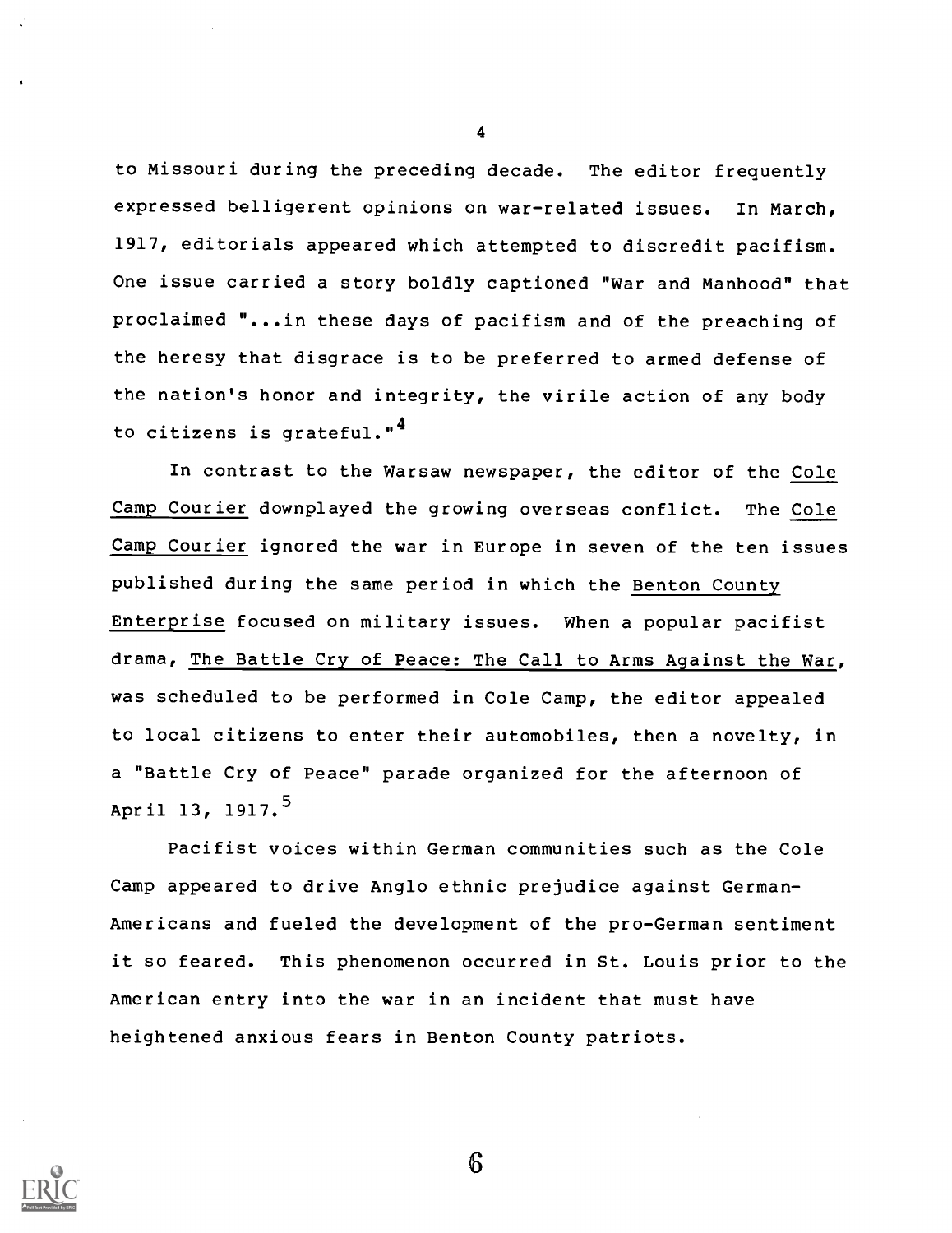To protest anti-German comments published in the Post-Dispatch, an overflow crowd gathered in Turner Hall. The protest changed into a frightening testimonial to German nationalism. A leading German language newspaper, the Westliche Post, recorded the following scene:

Who can ever forget the moment when thousandsfilled by one desire only-stood up as one man to join in the powerful war song, "The Watch on the Rhine"...only a few eyes remained dry when from thousands the vow "Germany, Germany above everything" rose to the skies. Pictures of the beloved Fatherland came back to their memory; of dear relatives, perhaps already dead on the field of honor fighting for their Fatherland; scenes from their own-oh so distant childhood. And an urgent wish filled their hearts: "Why can't I be with them when our brothers march against the foe to fight for every inch of our sacred soil."<sup>6</sup>

As the United States joined the hostilities, the residents of Benton County slipped into an agitated state of paranoia. Wild rumors about local fifth-column activity circulated extensively. Tales of civil disturbances and persecutions of ethnic minorities abounded. Stories from the adjacent Henry County community of Windsor told of the raising of a Prussian flag by German sympathizers and the arrest of a pro-German businessman by federal agents.



5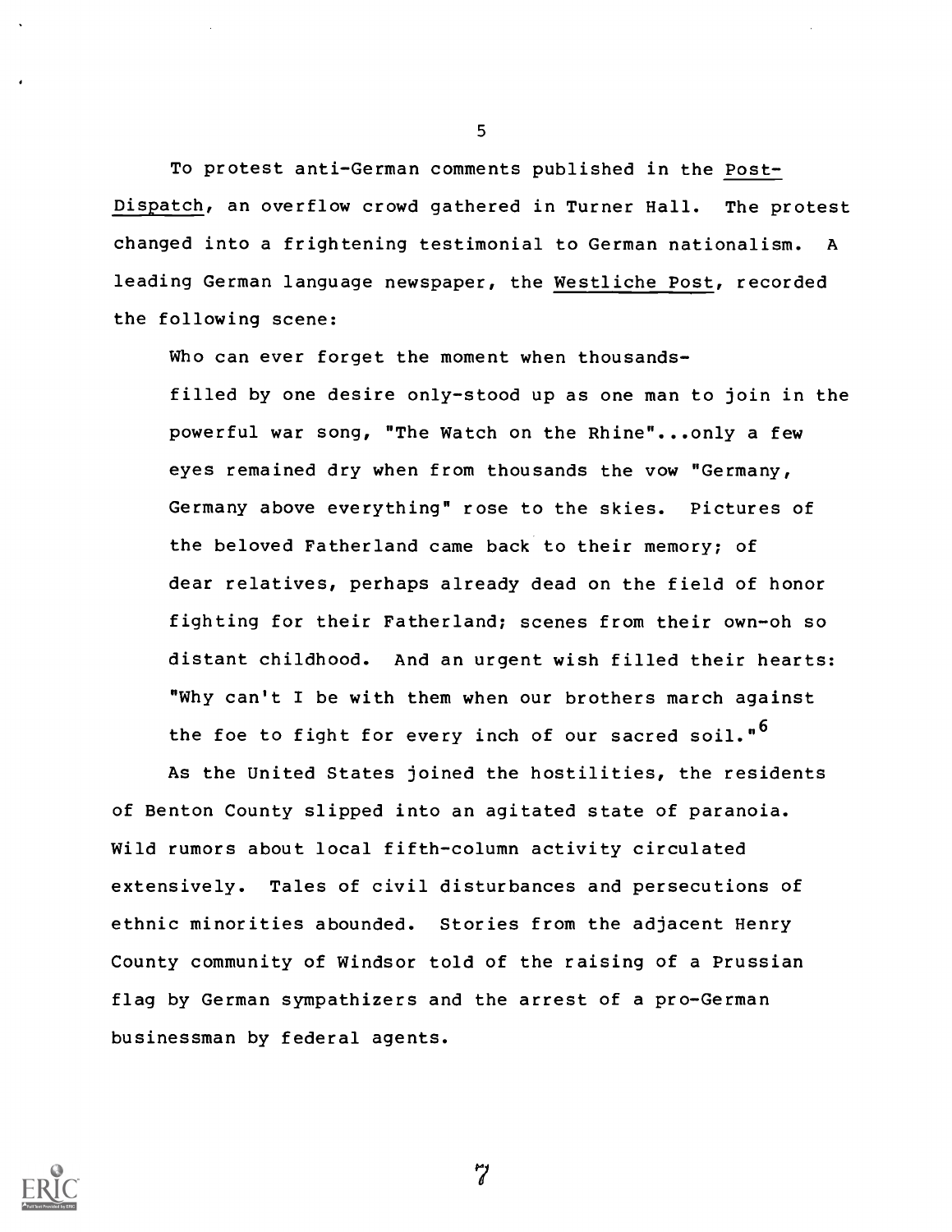Rumors of an alleged sighting of a German submarine in the Osage River spread north from Warsaw and were widely circulated in Cole Camp.<sup>7</sup> The Courier calmed its readers with assurances that the rumors were unfounded and admonished outsiders that "although many of the people in this community regret that war has been started they accept the situation in the same manner as elsewhere and if necessary will do their part in defense of their country."<sup>8</sup>

The newspaper's assurances not withstanding, Cole Camp citizens had reason to fear local animosity toward people of German descent. In May, 1917, a German merchant in the village of Edmonson was assaulted by six Anglo-Americans and stabbed with a knife. Though the culprits were duly prosecuted and ordered by the court to pay damages as well as banished from the county, distrust remained.<sup>9</sup>

Anglo-American residents felt no more secure. In August, 1917, a schoolmistress from Warsaw took three young ladies from the Kirksville Normal School on a hiking trip through the Ozark hills south of town. When a thunderstorm broke, the ladies sought shelter in the village of Edwards. The inhabitants, fearful that the young bloomer-clad women were German spies, refused to provide shelter to them. Cold, soaked, bedraggled, and burdened with wet packsacks, the unhappy women trudged the 14 miles through the downpour back to Warsaw. $^{10}$  In such a climate



6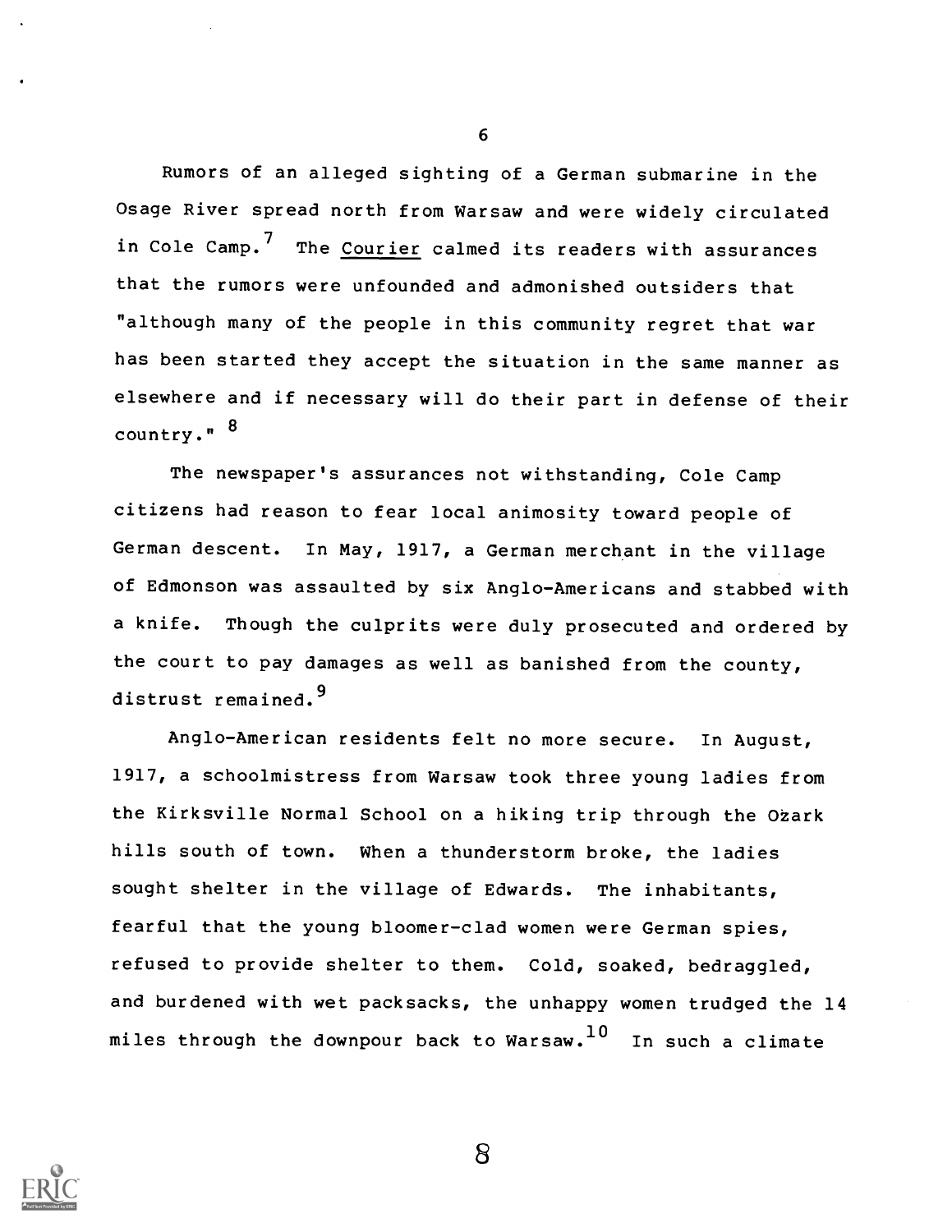of opinion, the schools could not long remain unaffected. Missouri's educational system was highly decentralized in 1917, consisting of three types of schools. These included one room rural schools administered by an elected County Superintendent, town schools governed by six-member local boards of education independent of state or county control, and private elementary schools operated by various religious congregations. All three types of schools were targeted for patriotic civic instruction but with the absence of centralized control, compliance depended upon the successful manipulation of public opinion.

In accordance with the traditional American value of volunteerism and dislike of government interference with private matters such as education, the responsibility for the implementation of patriotic civic instruction and the application of sanctions against uncooperative educators were delegated to quasi-public agencies. Among the organizations active in promoting citizenship programs were the Council of Defense, the Red Cross, the Committee on Public Information, the National Security League, and the National Board of Historic Service.

The Council of Defense was an agency with broad functions. Organized at the national level in August, 1916, it was one of the most visible agencies to attempt to use the schools for propaganda. Though the Council had few formal powers and depended on the cooperation of various federal departments and



 $\mathcal{T}$  and  $\mathcal{T}$ 

 $\Omega$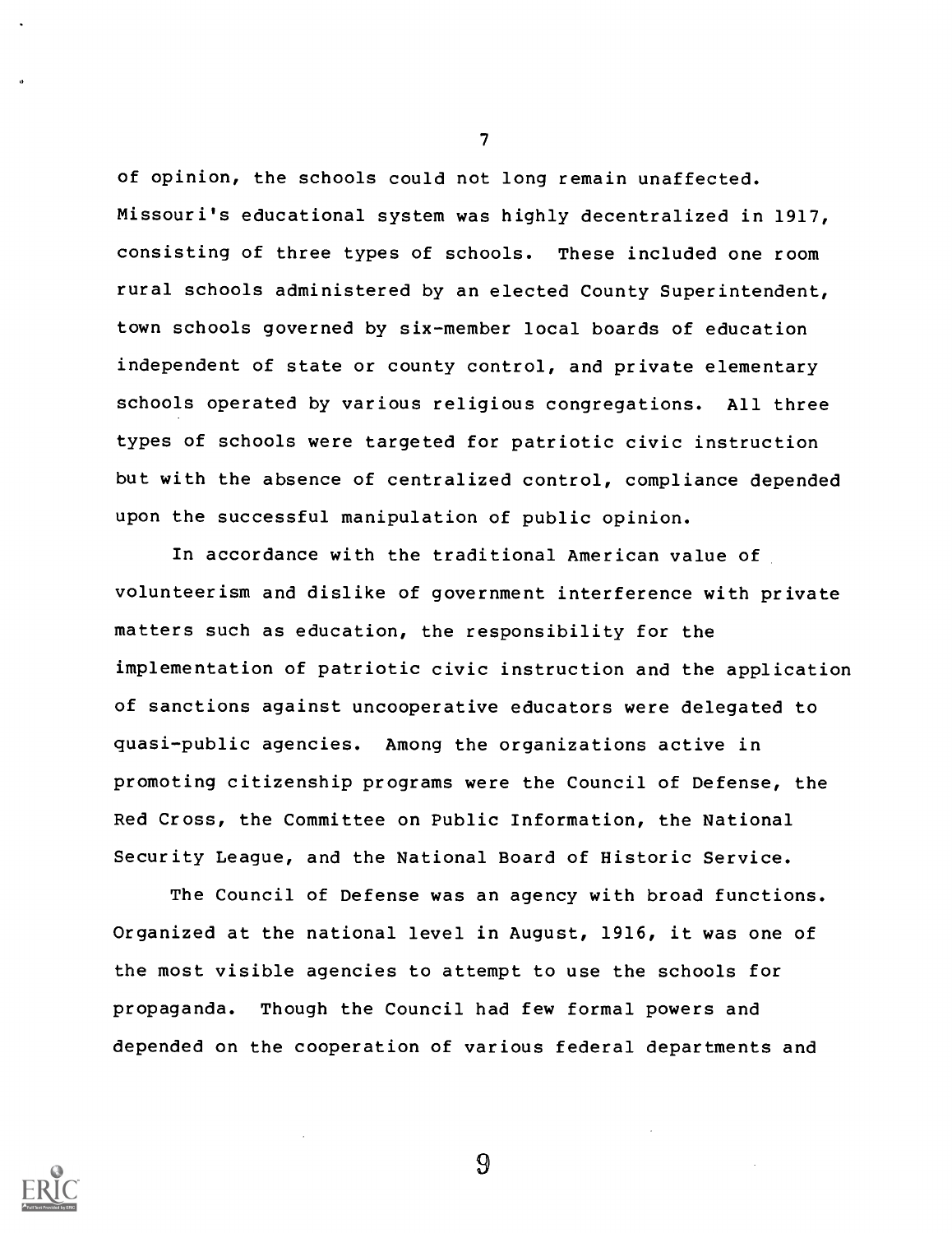private industry, it quickly established a hierarchical organization with tendrils reaching down to the local school district level.<sup>11</sup>

Missouri was one of the first states to organize state, county, and township Councils of Defense.<sup>12</sup> Shortly after President Wilson's war proclamation, the Secretary of War wrote various governors asking them to organize state Councils of Defense. Missouri's Governor Frederick Gardner responded to the call by inviting select individuals to attend a War Conference held on April 23, 1917, in the new Capitol Building in Jefferson City. The primary purpose of this meeting was to decide upon the most efficient means of mobilizing Missouri's resources in support of the conflict. With food production a national priority, the Dean of the University of Missouri College of Agriculture, F. B. Mumford, was appointed Chairman of the state Council of Defense. Hence many of the Missouri Council's propaganda activities were actually initiated under the auspices and in the name of the College of Agriculture.<sup>13</sup>

Charged with the task of consolidating support for the war and mobilizing the state's resources, the Missouri Council of Defense sought to include school authorities and school children in its mission. It recognized that the schools afforded a superb opportunity for the dissemination of nationalist ideas as well as propaganda information and that they would "serve no better



8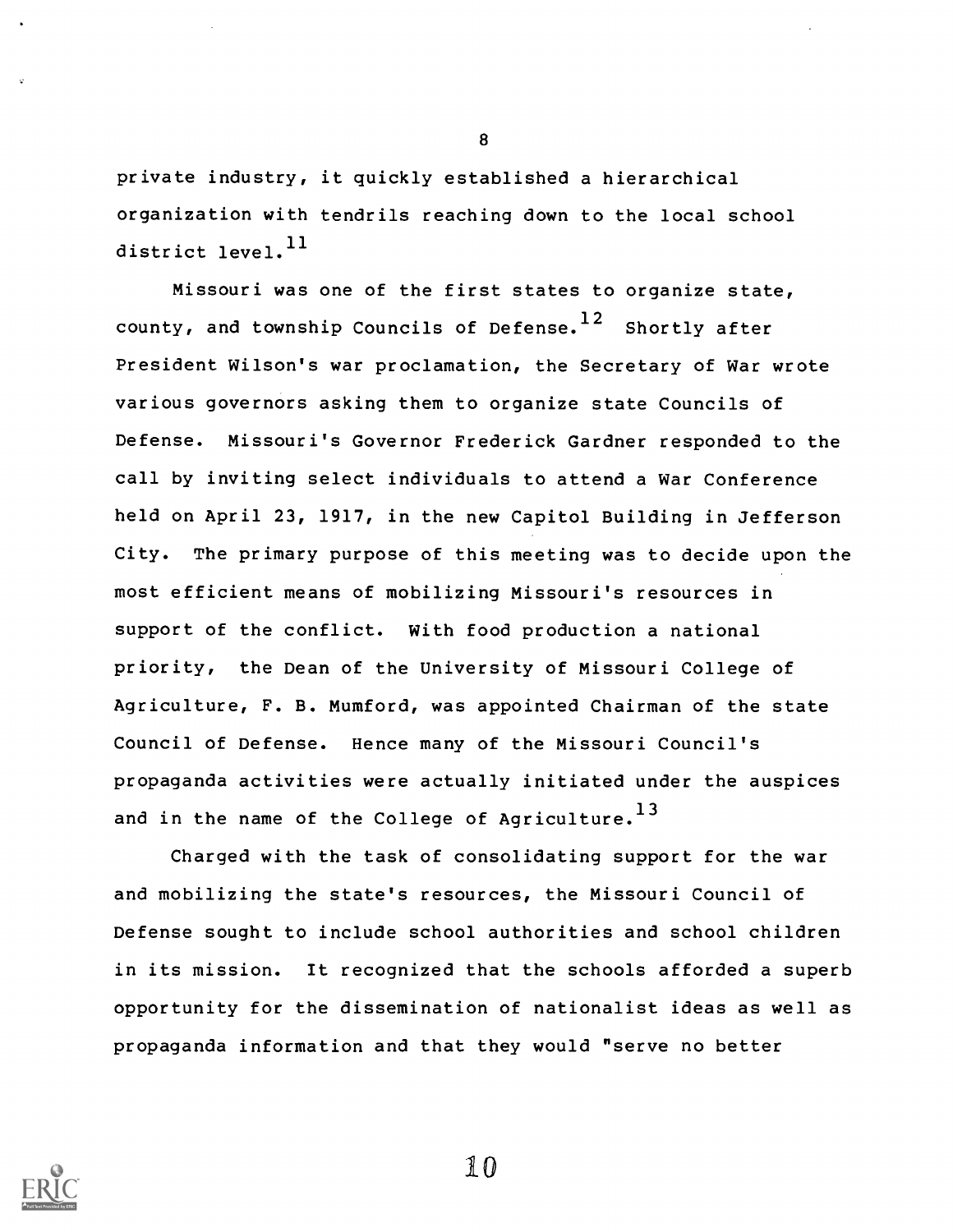patriotic purpose than in joining forces in furthering the practical and intelligent program for bringing the state to the highest efficiency in war."<sup>14</sup>

President Wilson directed the federal Bureau of Education to initiate the campaign. Through the Council of Defense, every rural school was requested to hold a School House Rally on April 24, 1917. At this rally, local citizens were informed that "America must be Americanized as never before and school houses should be the place of frequent community meetings to discuss the questions of vital importance to the country."<sup>15</sup>

In Benton County, the Council of Defense was headed by two prominent businessmen, Charles Petts and C. H. Miles. Petts and Miles were instructed by the state Council to ensure that the county's children "should see the American flag floating from every public school building."<sup>16</sup> To accomplish that goal, a series of Patriotic Day celebrations were proclaimed. The first of these was held four days after the School House Rally, on April 28, 1917. Local school administrators assumed responsibility for organizing the event.<sup>17</sup> To commemorate the occasion, the county government purchased an American flag with a 60 foot pole to be erected on the Court House lawn at Warsaw.  $^{18}$ 

The local newspaper recorded that the celebration began with a parade. Uncle Sam and Columbia surrounded by a full accompaniment of attendants led an auto cavalcade through the



9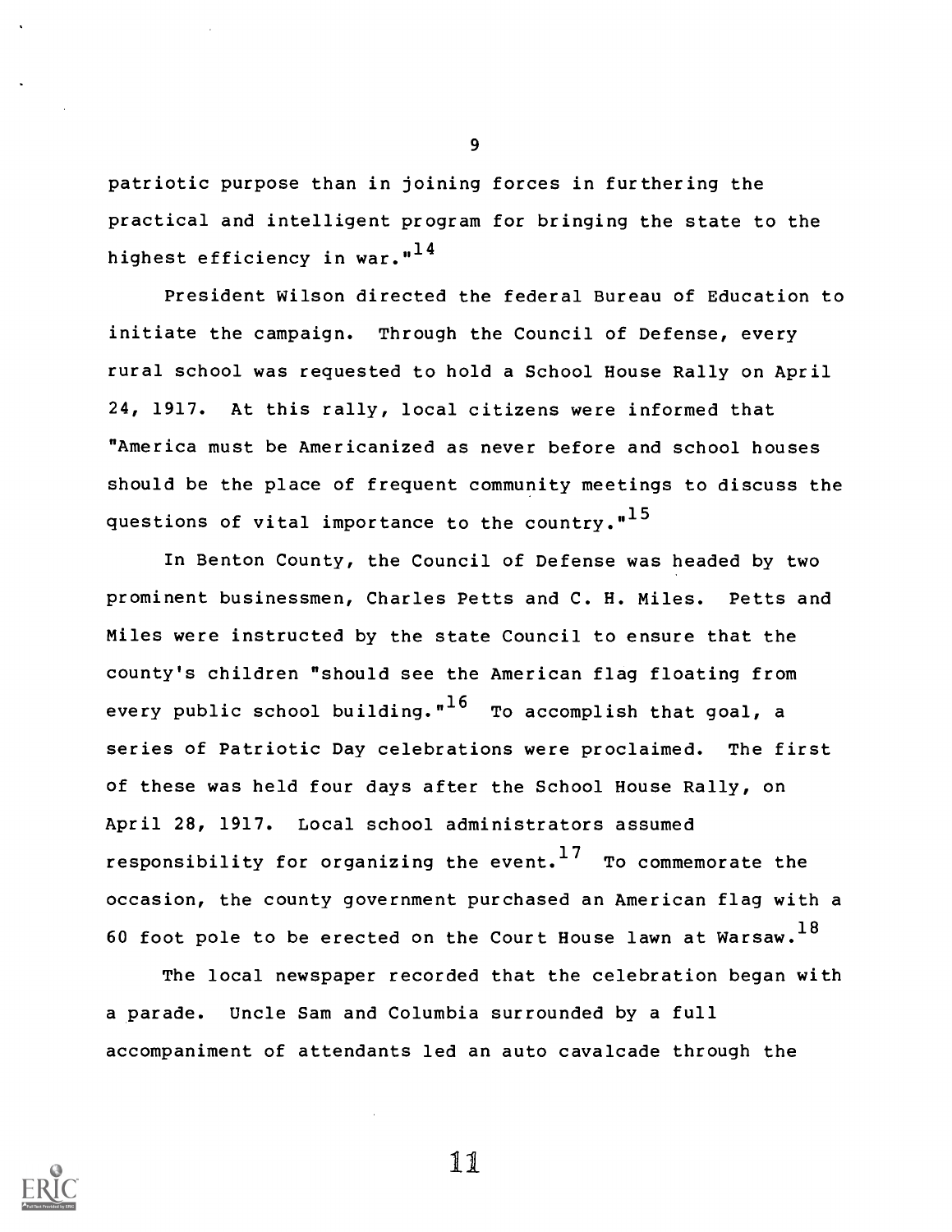streets. Carloads of Civil War and Spanish-American War veterans followed these patriotic symbols. Next came horseback riders dressed in colonial garb followed by representatives from the Improvement Society, members of the local Women's Christian Temperance Union, the local Red Cross, volunteer citizens, and pupils from the Warsaw public school.<sup>19</sup>

At the Court House, a flag-raising ceremony was held that included prayer and music performed by the town band. Primary grade children were called upon to sing patriotic songs while the grammar students performed marching drills. All the children then saluted the flag and took the following oath:

We, the boys and girls of the United States are citizens of this Great Republic. We believe our flag stands for selfsacrifice for the good of all the people. We wish, therefore, to be true citizens, and will show our love for our country by our work.

This oath was followed by speeches delivered by prominent citizens H. P. Lay and W. S. Jackson (Both men subsequently were honored by the city by having streets named for them). The keynote speaker, H. A. Phillips of the regional normal school, addressed the assemblage on "The Relation of Agriculture to the War." After more music from the town band, the program ended. $^{20}$ 

The guardians of civic virtue, the Council of Defense, demanded that schools take part in victory and loyalty



10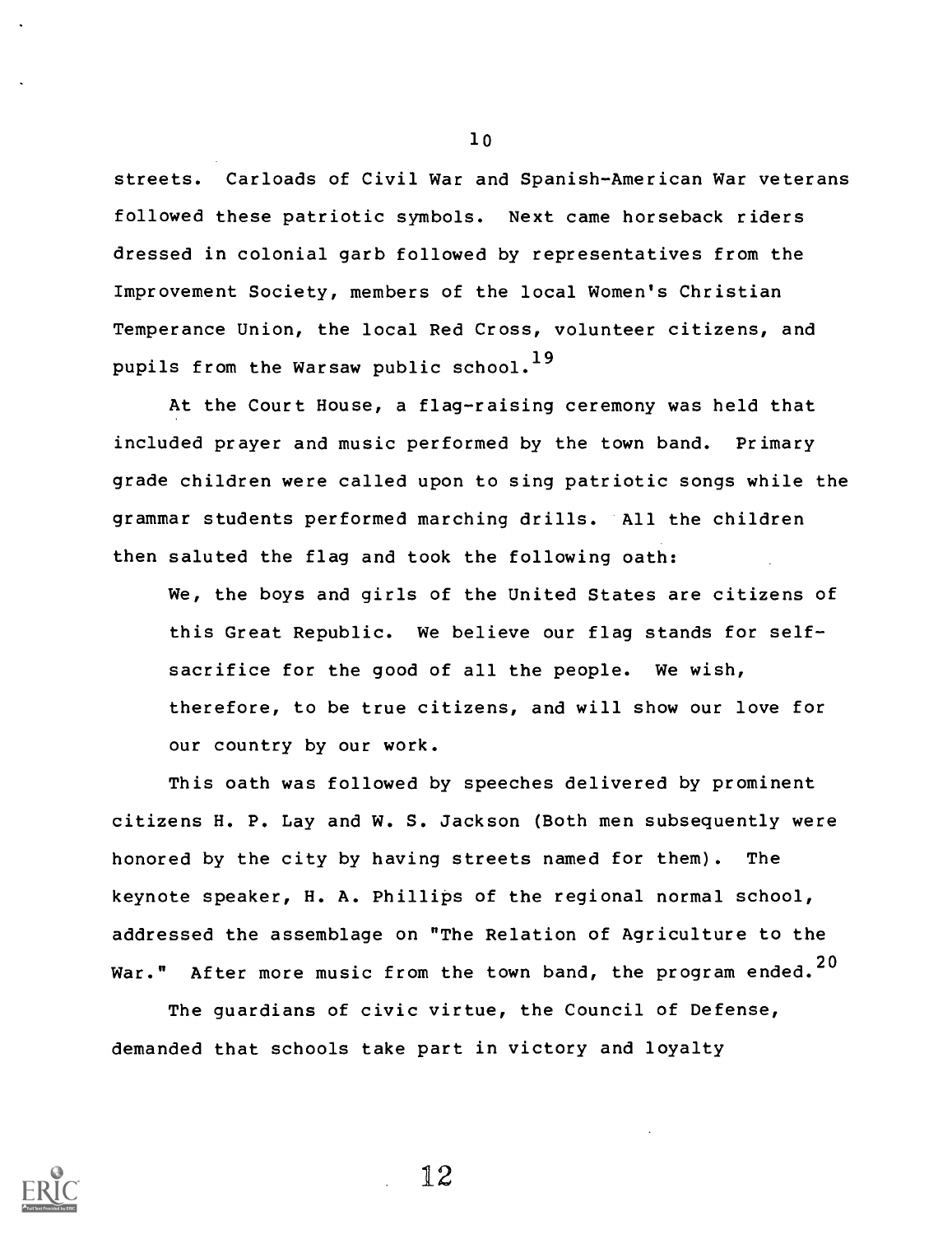demonstrations. It sought long lines of singing and marching children in patriotic celebrations because it knew the parents would attend and share in the sense of community solidarity and harmony that was being promoted. Teachers were pressured to have their students participate in civic programs.<sup>21</sup>

Such prapoganda programs were frequent events for Warsaw High School students. In the spring of 1917, a civic demonstration was held that included music by the school double quartet and orchestra, recitations by students, flag drill, and skits incorporating such characters as a Red Cross nurse, a soldier boy, Uncle Sam, and the Goddess of Liberty. The highlight of the presentation was a talk on army life given by a local dough bov.<sup>22</sup>

As the war progressed, the celebrations became more elaborate. On April 19, 1918, a Patriotic Rally which incorporated 75 cars filled with school children was held. After the parade, the children again participated in a flag-raising ceremony and sang patriotic songs. The high school students presented musical numbers and a representative from the Speakers Bureau delivered a patriotic address. <sup>23</sup>

The experience of the Cole Camp town school appeared to be very different. School Board minutes are silent on matters of curriculum and everyday school life. Fortunately school functions were not ignored by the newspaper.<sup>24</sup> School activities



11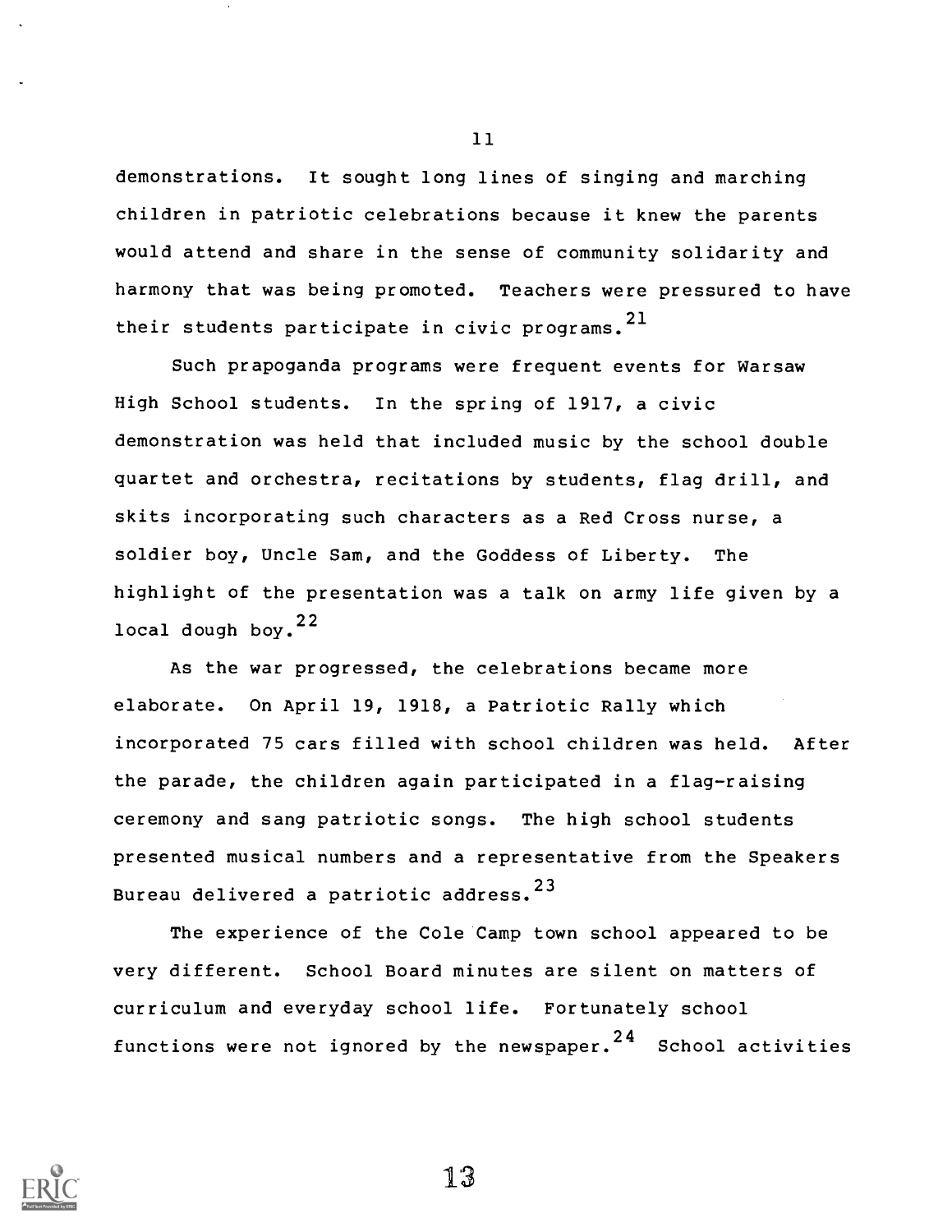were a regular feature of the news. The Cole Camp Courier mentioned the patriotic activities of several outlying rural and parochial elementary schools, but made relatively few references to the town school's participation.<sup>25</sup> This coverage is in marked contrast to that provided by the Warsaw newspaper of the Warsaw town schools with their elaborate parades, contests, and flagraising programs.

In November, 1917, the newspaper reported that the town school had held a Halloween party but no mention was made of warrelated activities. The following month the newspaper duly noted that the dedication of the school's new stage was accompanied by student games and that the Sophomore class had presented a Christmas play. However, no mention of patriotic ceremonies was made.<sup>26</sup> In February, 1918, it made brief references to the town school's participation in Thrift Stamp sales and the continuation of the six day school week. The local newspaper noted in April that a play, "The Time of His Life," was presented.<sup>27</sup> Not until March, 1918, did the newspaper report on a formal war-related assembly. Significantly, elementary students did not participate and efforts were made to link the present experience of conflict with past wars in a literary genre. Guest speakers addressed the assemblage on the Civil War and Spanish-American War while the superintendent read letters from local boys on the front lines.<sup>28</sup>

It may have been the case that in Cole Camp, with a large



12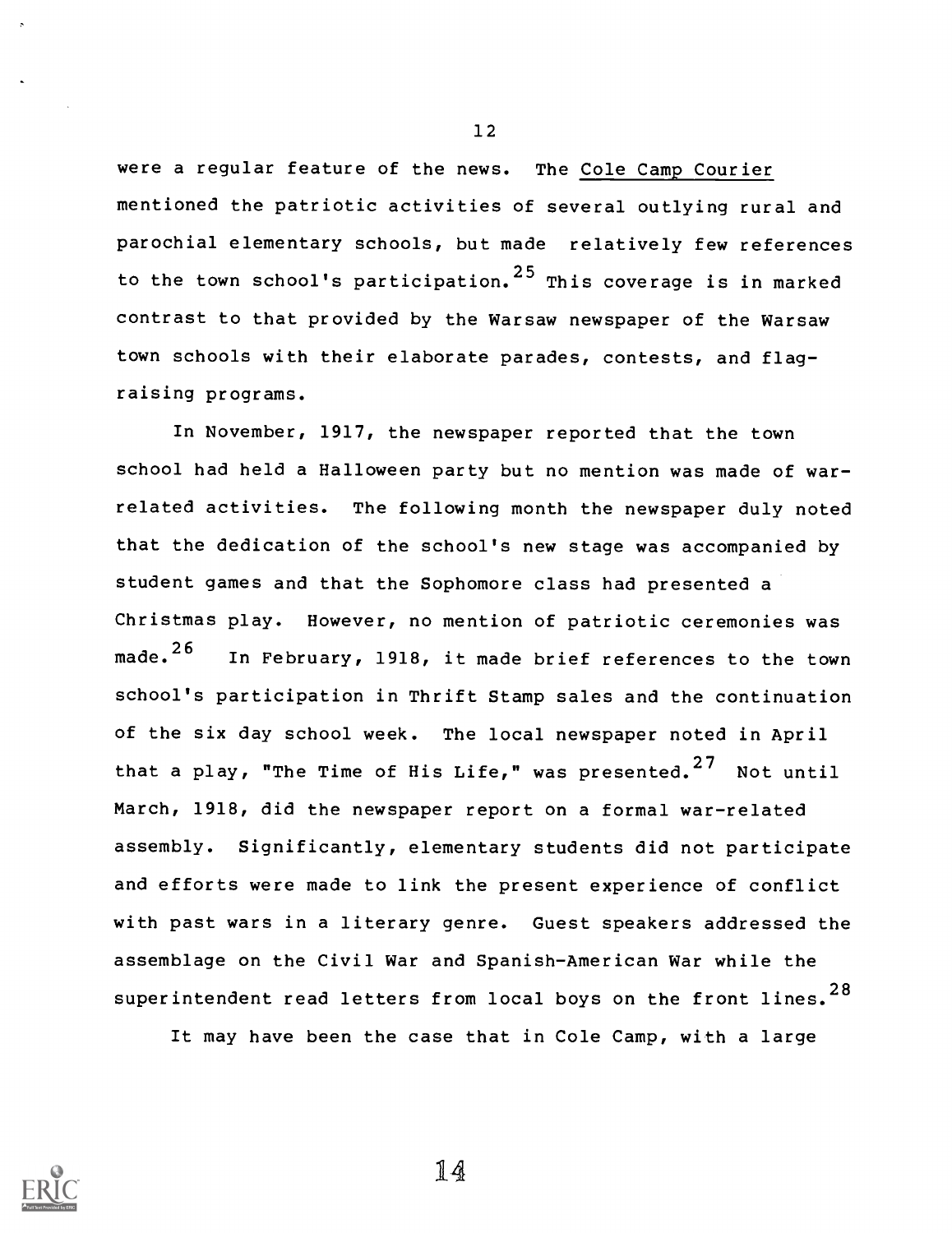immigrant population whose feelings toward American participation in the war were ambiguous, school administrators and board members may have preferred not to fan discord. However, records demonstrate that the Cole Camp community furnished its share of army volunteers, and only a few eligible men failed to register for the draft.<sup>29</sup>

The public schools of Benton County, like their counterparts across the state, were an integral part of the government's efforts to finance World War I. A series of campaigns to raise revenue were initiated, including the sale of Liberty Bonds, Baby Bonds, and Thrift Stamps.

County Councils of Defense and Women's Committees organized drives through local banks to sell War Savings Certificates in 1918. Each state was allotted a quota, which for Missouri was \$70,984,380.<sup>30</sup> The Savings Certificates were sold in denominations as low as \$5. To enable even the poorest adults and children to contribute, Thrift Stamps were sold for 25 cents. The 25 cent stamps were placed in books of 16, which in turn were exchanged, with the addition of a few cents, for a \$5.00 War Savings Certificate.<sup>31</sup>

In his announcement of the Thrift Stamp sale, Secretary of the Treasury McAdoo appealed to every boy and girl to purchase some, advising them to do odd jobs if necessary to earn the recommended individual purchase total of  $$20.00.<sup>32</sup>$  The Women's



13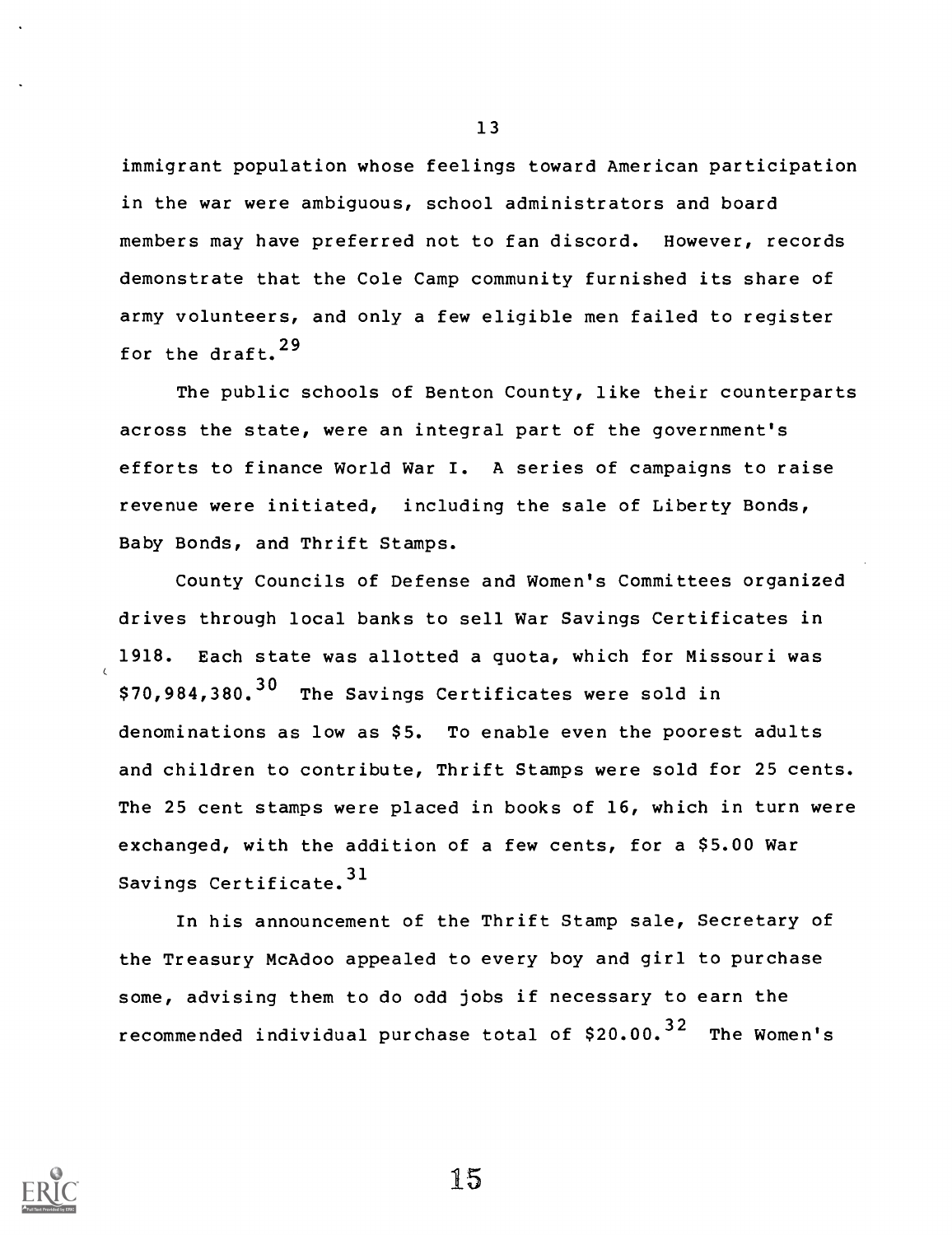Committee established Thrift Stamp Clubs in the local schools.  $33$ In Benton County, it sponsored a contest between schools. In Warsaw, rooms held competitions against each other. Classes one through four competed not only in sales, but also in the construction of war posters. The winning room created a mural titled "Somewhere in France". According to the local paper, the scene included the trenches, barbed wire entanglements, First Aid stations, a Red Cross hospital, an ambulance, nurses, a French village, ruins, heavy artillery, the flags of Germany and the Allies, and soldiers. Room one won the sales contest, selling \$246 in Thrift Stamps out of a contest gross total of \$505.48. $34$ The interscholastic honors and a banner, however, went to the Lincoln schools for selling over \$600 worth of stamps. 35 Apparently enthusiasm for this contest was much less in the Cole Camp school than in those at Lincoln and Warsaw.

To encourage more participation, the Missouri Department of Public Schools sponsored an essay contest open to all pupils. Students were to write on the topic "How to Help Uncle Sam to Win the War Through Thrift Stamps". Essays were not to exceed 250 words for grades one through four or 500 words for higher grade levels. State Superintendent Uel Lampkin ordered the participation of every teacher in every Missouri school, and announced that each teacher would give a Thrift stamp as the prize for the best essay in the class. Each County War Savings



14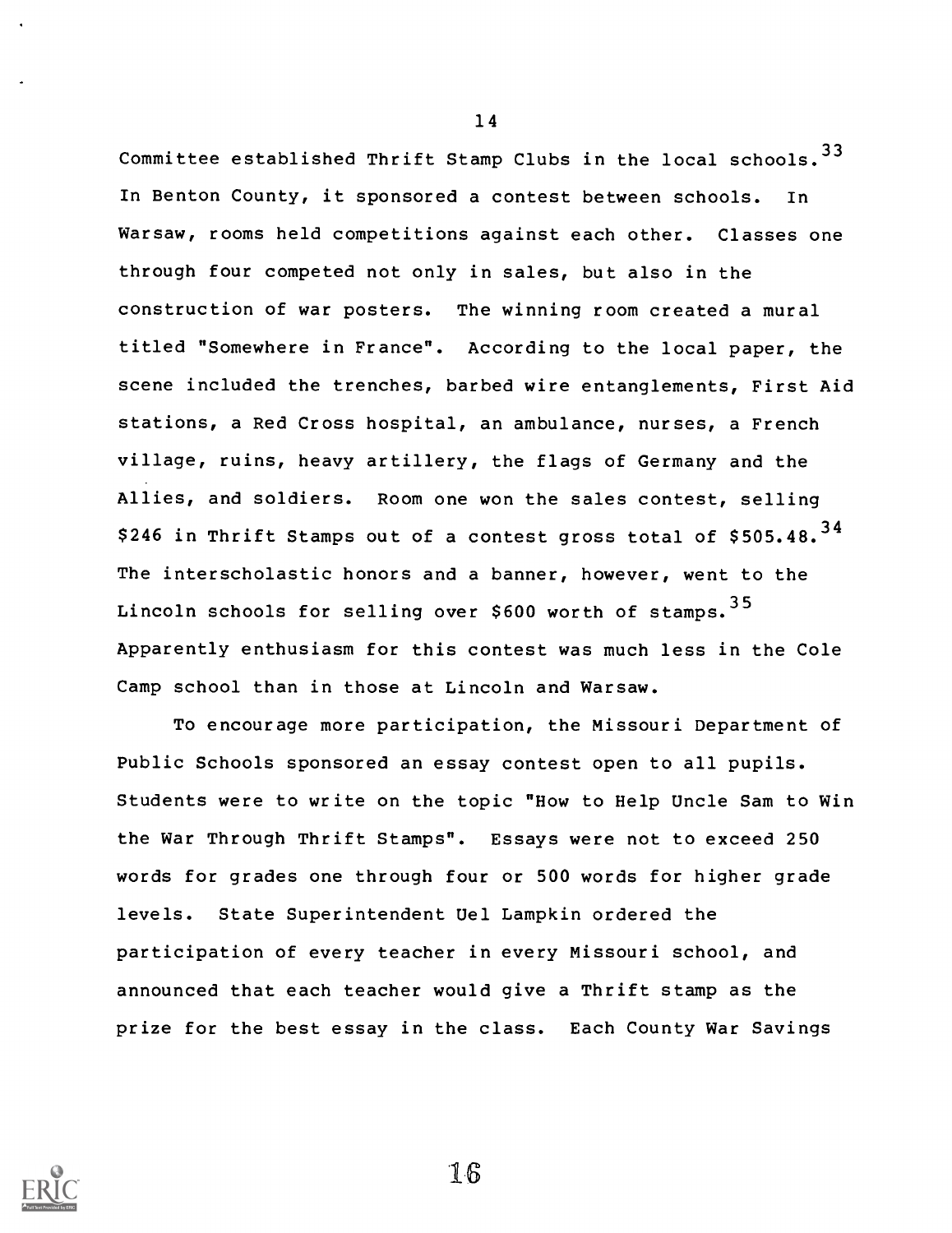Committee was asked to contribute a \$5 certificate to the county winner. The Benton County prize went to second grader Glen Smith, who wrote:

I am not old or large enough to be a Red Cross nurse, but Uncle Sam must have our help if we are small...Do anything that is right, raise chickens, sell the eggs, wash dishes, wear old clothing. I get 5 cents a day for helping Momma. I have \$2 saved. It will help. We must win. We ought to work hard for we have the best government in the world.  $36$ 

With such support, Missouri led the states in Thrift Stamp sales.<sup>37</sup> The school children of Benton County were used in other fund raising drives, though few of these were as extensive as the Thrift Stamp Sales. During the third Liberty Loan drive, county chairman W. W. Kratzer designated April 6, 1918, as Patriotic Day and planned a special program to be presented in all county schools. Reinforcing the idea that the school children were merely tools to reach a wider audience, every person in the county was notified to attend.  $38$  Unfortunately, no record was found of the degree of compliance.

Other school fund drives in Warsaw included a Red Cross campaign $39$  and a Y. M. C. A. War Fund drive. In the latter campaign, school children were specifically asked to contribute money and the 191 donors contributed to the  $$3,232.00$  raised.<sup>40</sup>



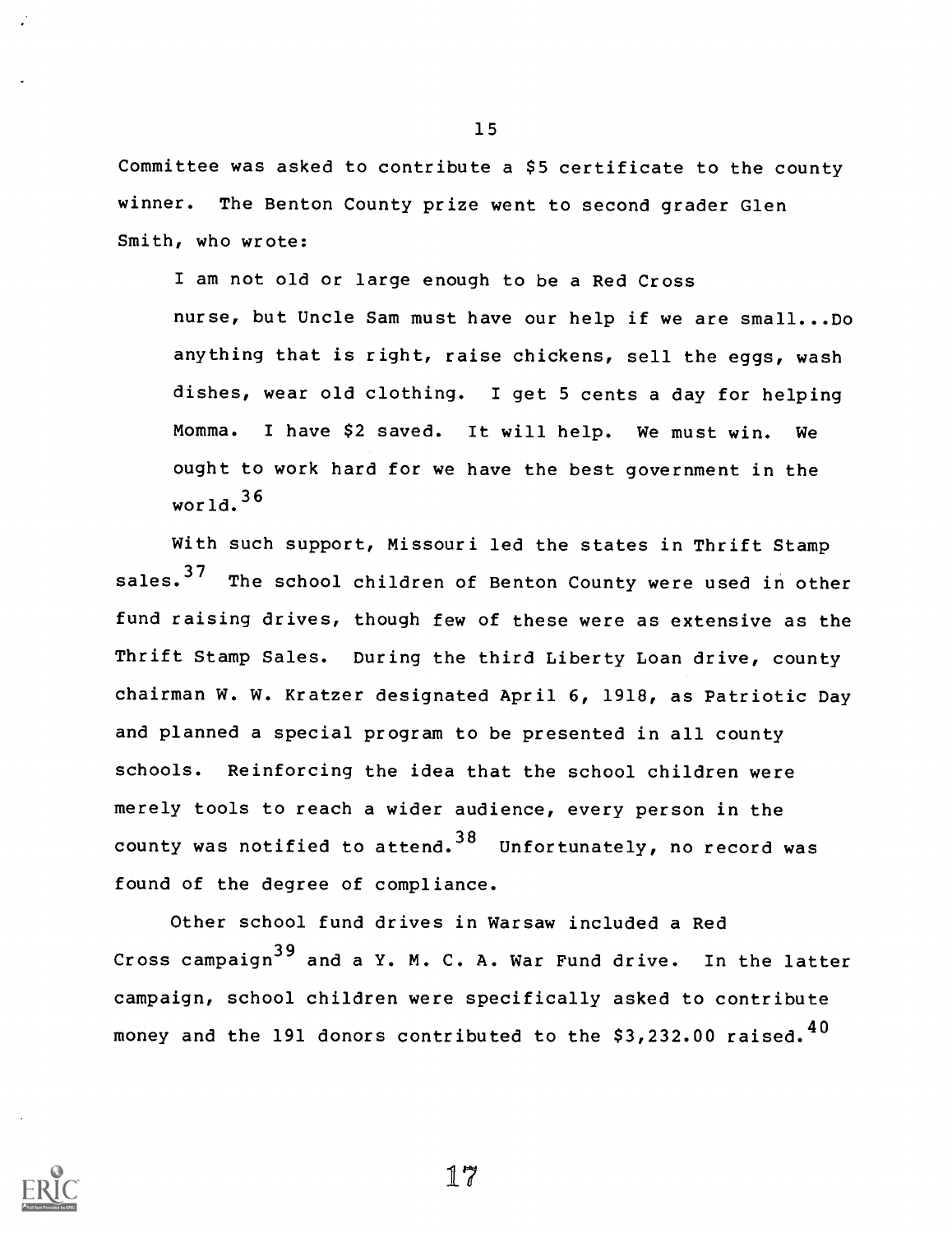The Junior Red Cross was another organization active in promoting patriotic civic education in the schools. More than a medical relief society, it made the education and patriotic mobilization of school children one of its highest priorities. The Council of Defense asked all schools to participate in the Red Cross program. The Red Cross planned to establish auxiliaries in which membership was open to all children. It appealed to teachers to serve as agents in forming branches in their schools, even if classes had already been dismissed for summer vacation.  $4<sup>1</sup>$ 

In each community the local Red Cross Executive Committee appointed a Chapter Executive Committee to supervise the work. This chapter committee consisted of school administration. It desisignated the school principal as Chairman of the School Red Cross Auxiliary, who in that capacity, supervised the work of members. Teachers acted as local officers over students.  $42$ 

The national organization published posters of medical personnel and patriotic citizens engaged in at-home war work which were circulated to schools to inspire children. It used school children to aid in poster campaigns, canvassing, the distribution of pamphlets, the collection of books and magazines for soldiers, and the packaging of medical supplies.<sup>43</sup> The manufacturing of surgical dressings was a popular activity, confined to the high school grades,  $44$  classes for which were held 16



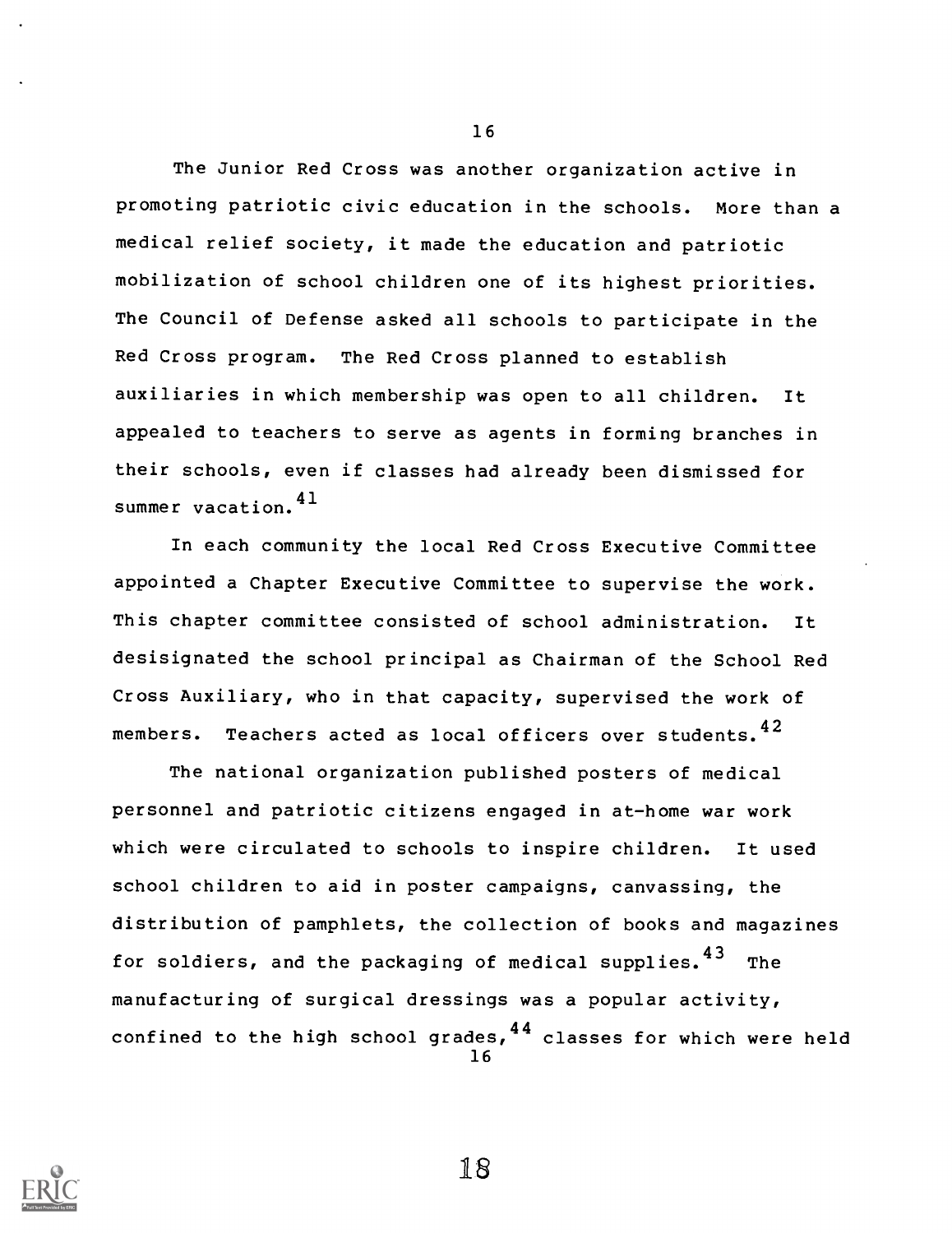at local schools.<sup>45</sup> Instruction was offered in the essentials of first aid, home nursing, and dietetics. Meetings were not all drudgery but included storytelling, games, lantern slide (slide projector) programs, moving pictures and songs.  $46$  In the Warsaw schools, with an estimated enrollment of 250 pupils, a typical Red Cross program included a speaker, vocal and instrumental music, and a flag-raising ceremony.<sup>47</sup>

While the Council of Defense and Red Cross were active in pressuring the public schools to get involved in war activities, neither organization was primarily interested in the education of children except to the extent they were useful in public displays to mobilize the adult population. It was the Women's Committee of the Council for Defense that assumed primary responsibility for promoting the patriotic instruction of children.

This organization was created by Secretary of the Treasury McAdoo who considered its work so important that he furnished it with U.S. government franking privileges. The Missouri Women's Committee came into existence on May 28, 1917, under the leadership of Mrs. Philip Moore, during a meeting of state representatives from various women's organizations. The Women's Committee divided the state into eleven districts which together comprised 710 community committees, 237 township groups, and 137 school district organizations.  $48$  The duties of the Women's Committee in relation to the school were to:

17

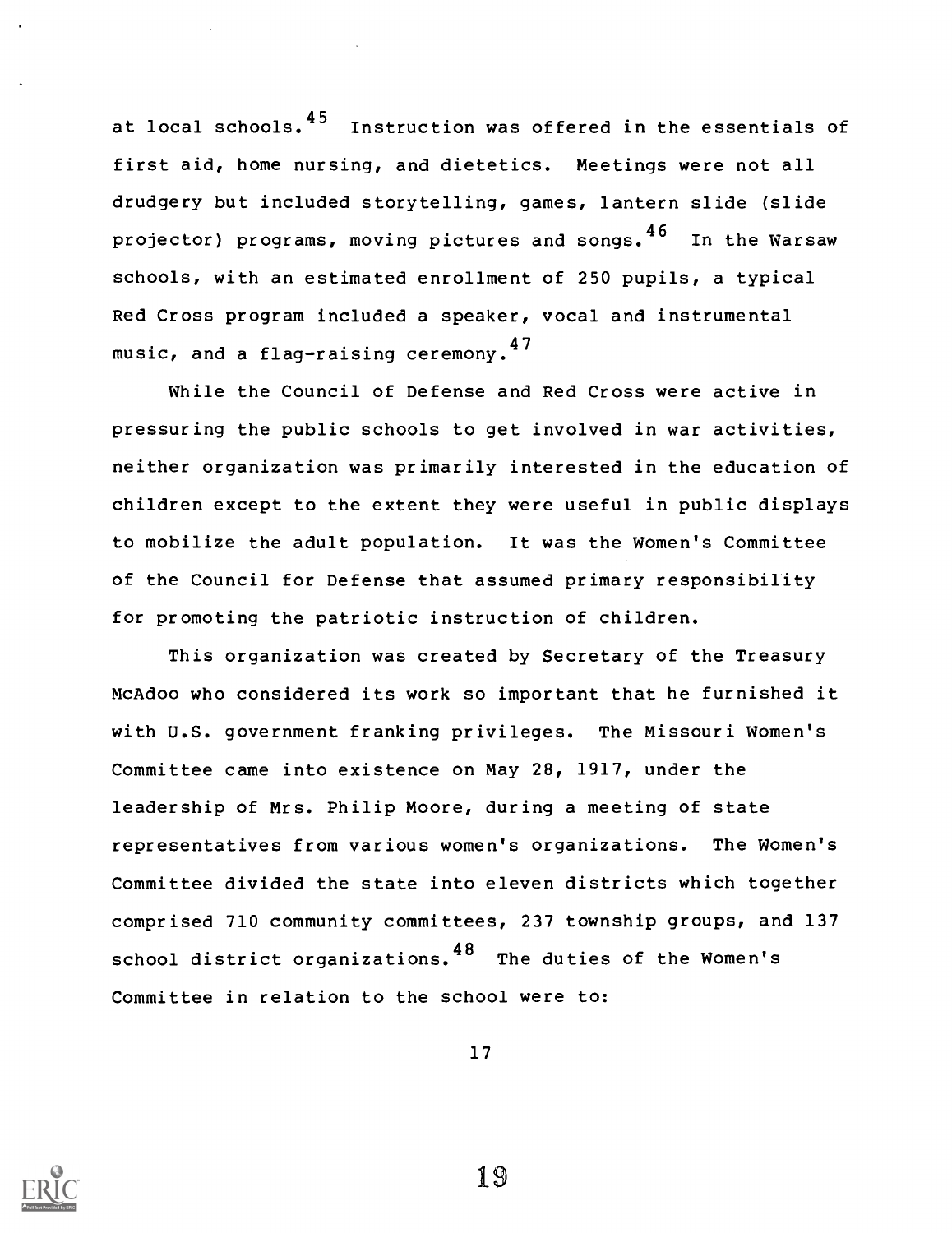1. investigate cases of children not attending school.

2. aid the patriotic celebration of national holidays.

3. place patriotic literature in the schools.

4. investigate and publicize all war work.

5. work through other organizations including teachers.

6. compile lists of schools either offering patriotic instruction or desirous of doing so.<sup>49</sup>

Much of the work was performed by a state speaker's Bureau which called upon women to carry its message into every community. This endeavor in Benton County was led by Mrs. Charles Petts, County Chairperson, and Town Chairpersons Mrs. Sadie Daniel of Warsaw, Mrs. J. Calvert of Lincoln, and Mrs. Marsten of Cole Camp.<sup>50</sup>

To facilitate patriotic instruction, the Women's Committee disseminated a book and two pageants to the schools. The book, entitled The Mother Goose in War Times, was aimed at educating primary grade children and mothers. It transmitted lessons on conservation, economics, and correct political ideology. Amply illustrated with cartoons, it presented the traditional nursery rhymes but with a propaganda slant.

The two pageants, The Bugles Call the Children and The Progress of Liberty, told school audiences why the country was at war and explained the benefits of winning. Together, these instructional materials represented the Women's Committee of the

18

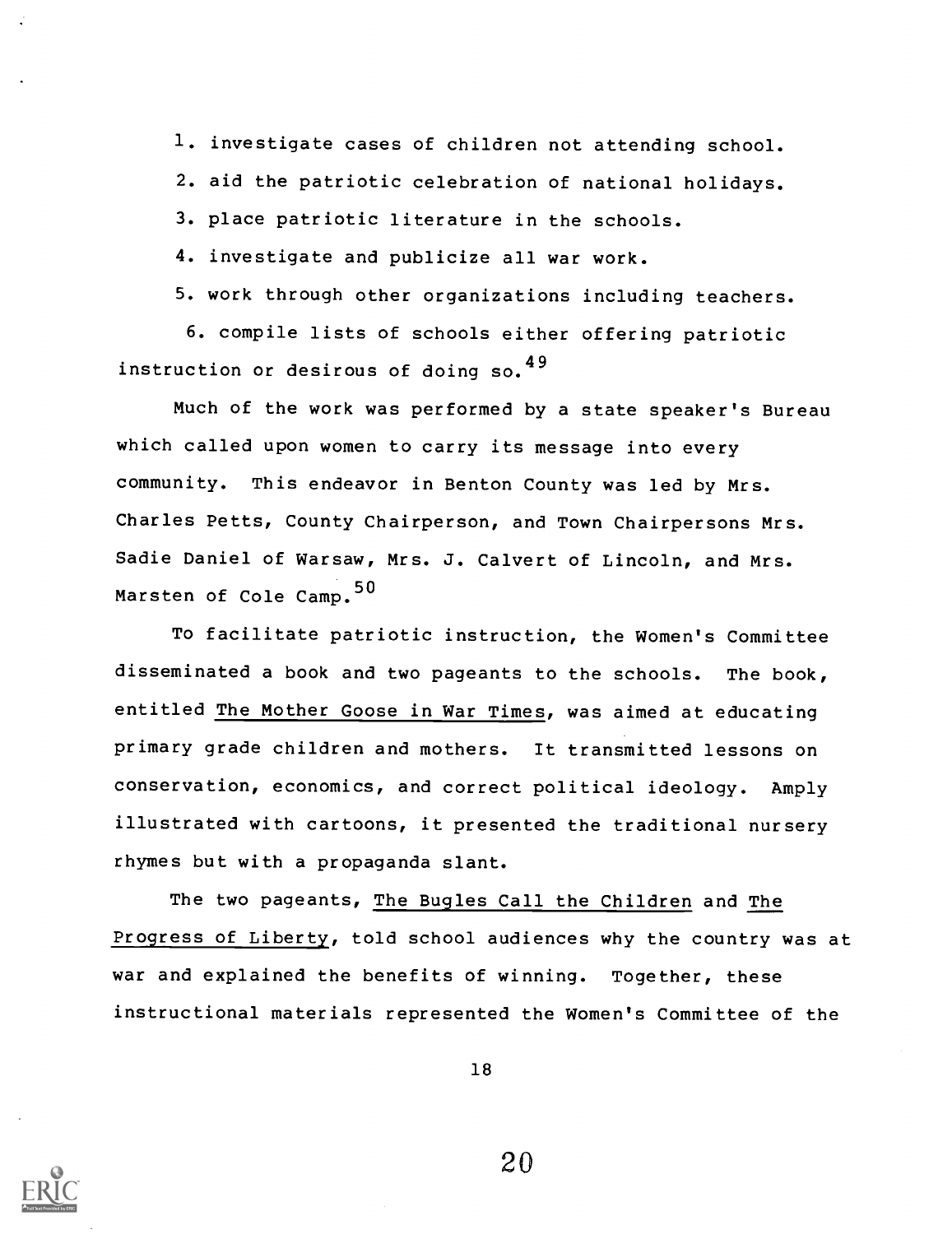Council of Defense's most important educational undertaking.<sup>51</sup>

An area of considerable concern to ardent patriots was the quality of civic instruction in the schools. The Missouri Council of Defense proclaimed that "It is the patriotic duty of teachers both in elementary and high school to make their instruction more efficient than ever before, and no opportunity for lessons in patriotism and economic training should be overlooked. <sup>52</sup>

The perspective of textbooks and other instructional materials were of considerable concern to the manipulators of public opinion. Missouri State Superintendent Lampkin banned the use of books and texts antagonistic to the ideals of democracy or which glorified autocracy.<sup>53</sup>

To help teachers provide the proper instruction, a private group, the National Security League (NSL), sponsored a series of 250 summer workshops in 43 states to aid teachers in developing Americanization programs which were geared to local community needs. These stressed patriotism and the eradication of foreign influences. It has been estimated that over half of all American teachers obtained literature from this program.<sup>54</sup> The NSL published a pamphlet by Claude H. Van Tyne entitled Democracy's Education Problem. This work urged teacher's to point out the differences between American democracy and German autocracy.<sup>55</sup> In Benton County, the NSL requested Warsaw teachers to add to

19

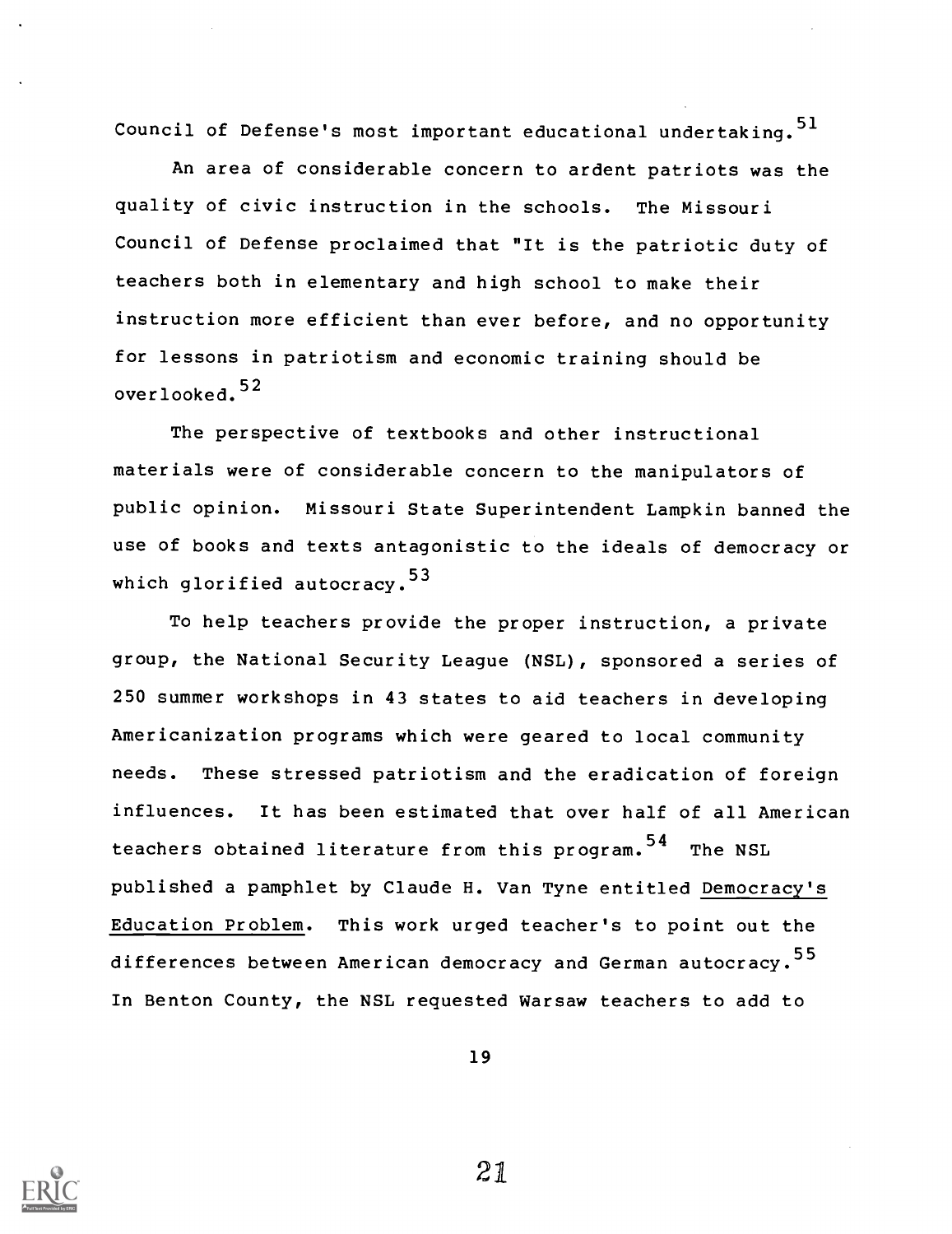each day's lessons instruction as to why the United States went to war, the dangers of defeat, and the duty of loyal citizens.<sup>56</sup>

Another agency that engaged in the production of patriotic curriculum materials was the Committee on Public Information (CPI). Much of the CPI's material was produced for elementary teachers and 94,000 copies of one of its early bulletins, The Battle Line of Democracy, were disseminated to teachers. More popular was a 16 page biweekly current events publication, the National School Service, which contained party songs and patriotic games in addition to news. It reached virtually every teacher in the public schools and was particularly popular in rural areas. George Creel called it the CPI's "most unique and effective publication."<sup>57</sup>

The CPI also acted as a conduit to funnel instructional materials produced by other organizations to American teachers. An example was a syllabus program, The Study of the Great War: A Topical Outline With Extensive Quotations and Reading References for secondary schools and produced by the National Board of Historical Service (NBHS). This program reached a circulation of 700,000 as a CPI pamphlet. It also achieved an additional 40,000 in circulation as a supplement to History Teacher Magazine.<sup>58</sup>

The NBHS, an organization of 25 historians collaborating to produce educational programs, wrote an instructional program and sponsored an essay contest for teachers. The instructional

20

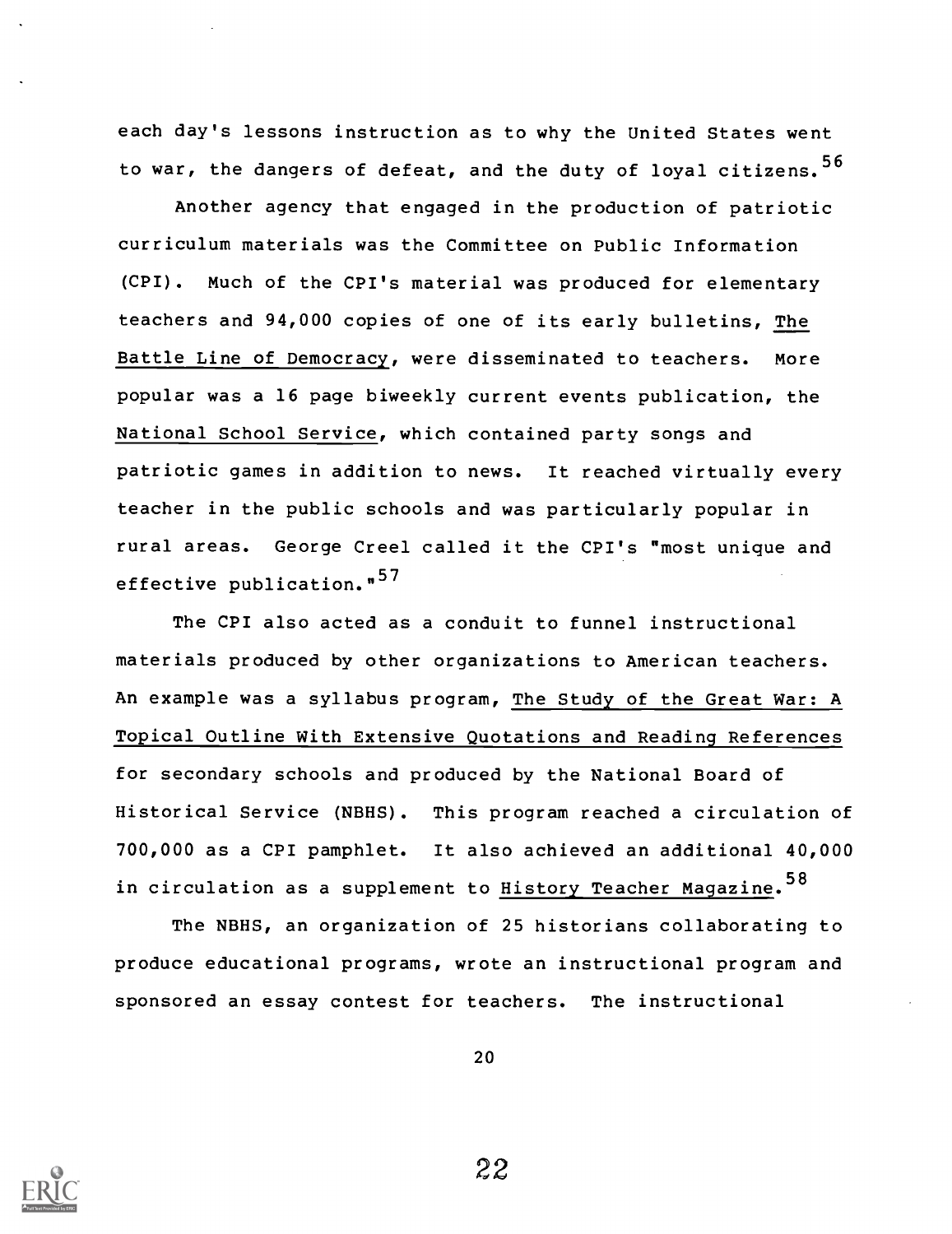program incorporated current war issues into regular history assignments to build a case for the righteousness of the Allied cause. In the essay contest, public school teachers were asked to write on "Why the United States is at War." The Missouri Council of Defense appropriated \$300 in prizes for the best papers "so treated as to be intelligible and interesting to pupils in the class of schools in which the writer is teaching." The judges for Missouri were Jonas Viles and R. J. Kerner of the University of Missouri, E. C. Griffith of William Jewell College, and C. H. McClure of Warrensburg State Normal School.<sup>59</sup>

Many teachers apparently did not use these materials to the satisfaction of patriots in or out of the profession. The files of NBHS leader Guy Stanton Ford were filled with correspondence from frustrated teachers who were incapable of handling war issues in the classroom.  $60$  Few teachers were trained well enough to do so. Of the nation's 522,000 elementary teachers, less than one-third had any special training, 50,000 were only educated to the eighth grade, 100,000 were new every year, and 100,000 were 19 years of age or younger.  $61$  It is reasonable to assume that these characteristics applied as well to Benton County teachers.

The war impacted the composition of Missouri's teaching force, facilitating the transition from a male to a female dominated occupation. Many male teachers enlisted in the military and never returned to teaching. Large numbers of women

21

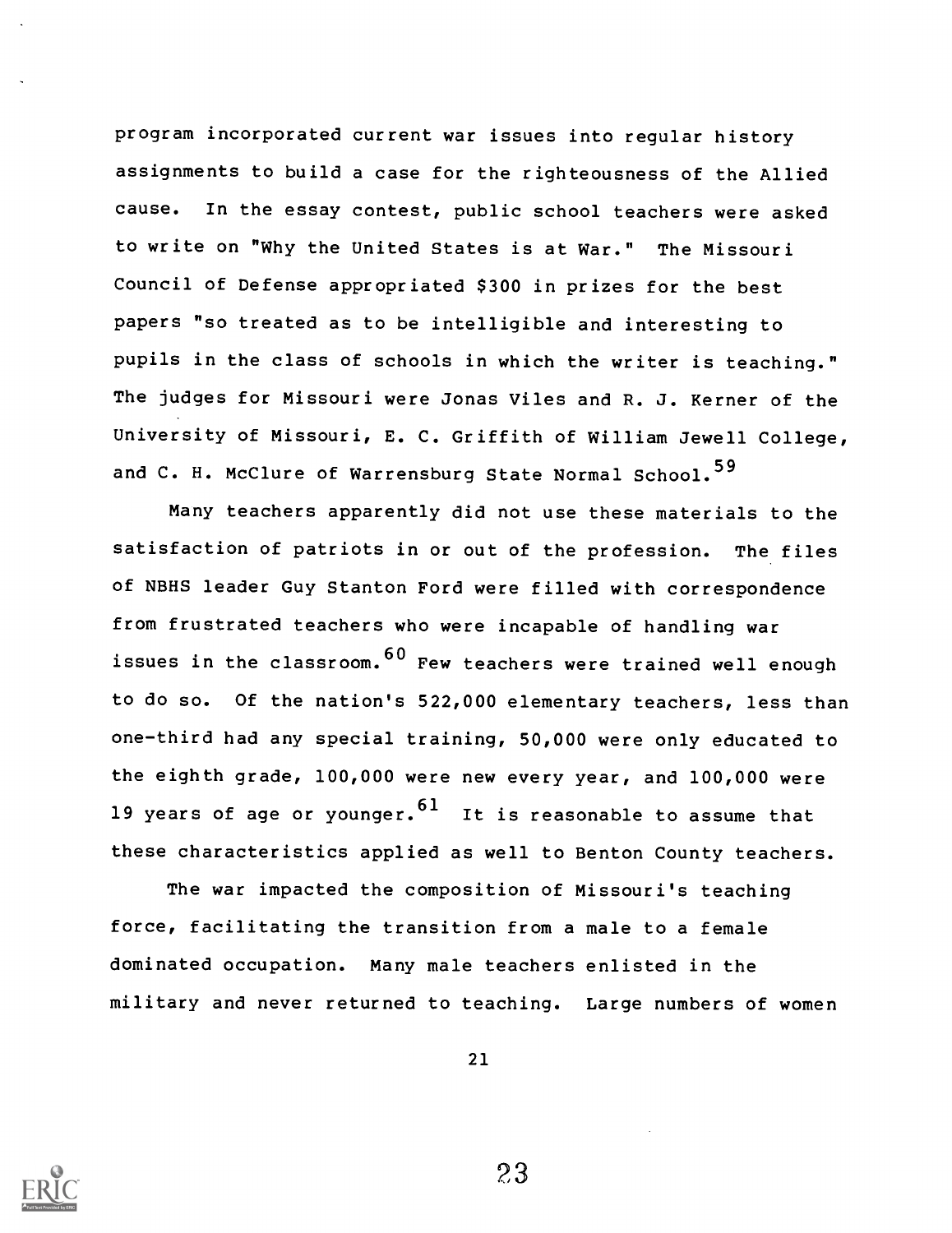found it profitable to take the men's places.  $62$  The experiences of schools in Benton County bear this out. Faced with a teacher shortage, the Cole Camp board of education increased the pay of first, second, and third grade certificate holders from \$40, \$45, and \$50 to \$45, \$50, and \$60 respectively. Thirty young ladies took advantage of those opportunities by taking the regularly scheduled teachers' examination at Warsaw for certification. <sup>63</sup>

Teachers were called upon to sacrifice infinite amounts of time and money to war causes and their programs of study became centers of controversy. Still dissatisfied, ardent patriots charged that many teachers failed to make their classrooms an effective agent of patriotic instruction.

Censors particularly targeted German language instructors and teachers teaching in the German tongue. The issue of language was of great concern. Across the nation, sentiment against the use of the German language grew. In neighboring Iowa, a politician said that ninety percent of teachers of German were traitors.  $64$  In Missouri, German was an important vehicle for verbal and written expression. In 1913, German was the most popular foreign language taught in Missouri High Schools with 7,091 students enrolled in classes. The state had six daily German language newspapers and 18 weekly ones. 65

The Missouri Council of Defense noted that in parts of the state, the English language was not spoken or taught in the

22

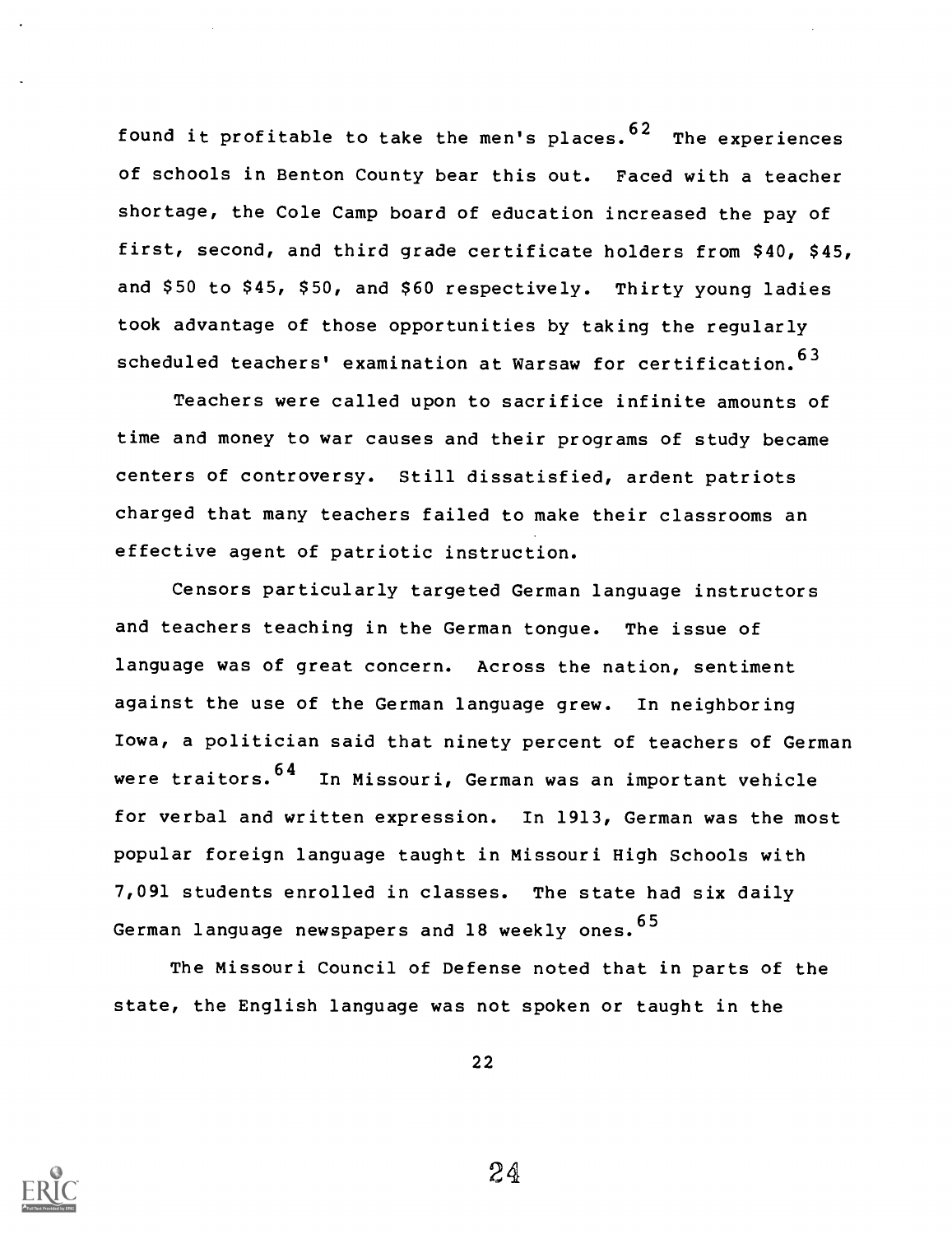schools. In northern Benton County, German was the language of daily discourse in many neighborhoods. The Council issued a resolution asking the legislature to pass a law prohibiting the teaching of any language except English in all public and parochial schools. <sup>66</sup> When the legislature failed to pass the resolution, the Council of Defense appealed for voluntary cooperation. Governor Frederick Gardner lent executive weight to its appeal by issueing a proclamation ordering that any citizens with pro-German sympathies (use of the German tongue constituted such sympathy) face a firing squad and any such community of persons be placed under martial law and its residents courtmartialled. <sup>67</sup>

In Cole Camp, where many citizens, particularly the elderly, were not fluent in English, the Council's appeal for cooperation apparently was not enthusiastically received. Some citizens clung stubbornly to their heritage. A young Cole Camp resident, at school in St. Louis, wrote home to his parents pleading for them to support the war effort. Noting that the Kaiser was Prussian, he appealed to their Hanoverian prejudices, observing that "We Germans do not want Prussian rule and are ready and willing to help the United States win the war."<sup>68</sup>

Numerous small German neighborhoods around Cole Camp were loath to abandon their language but did attempt to use the rural parochial schools to demonstrate their patriotism. In June of

23

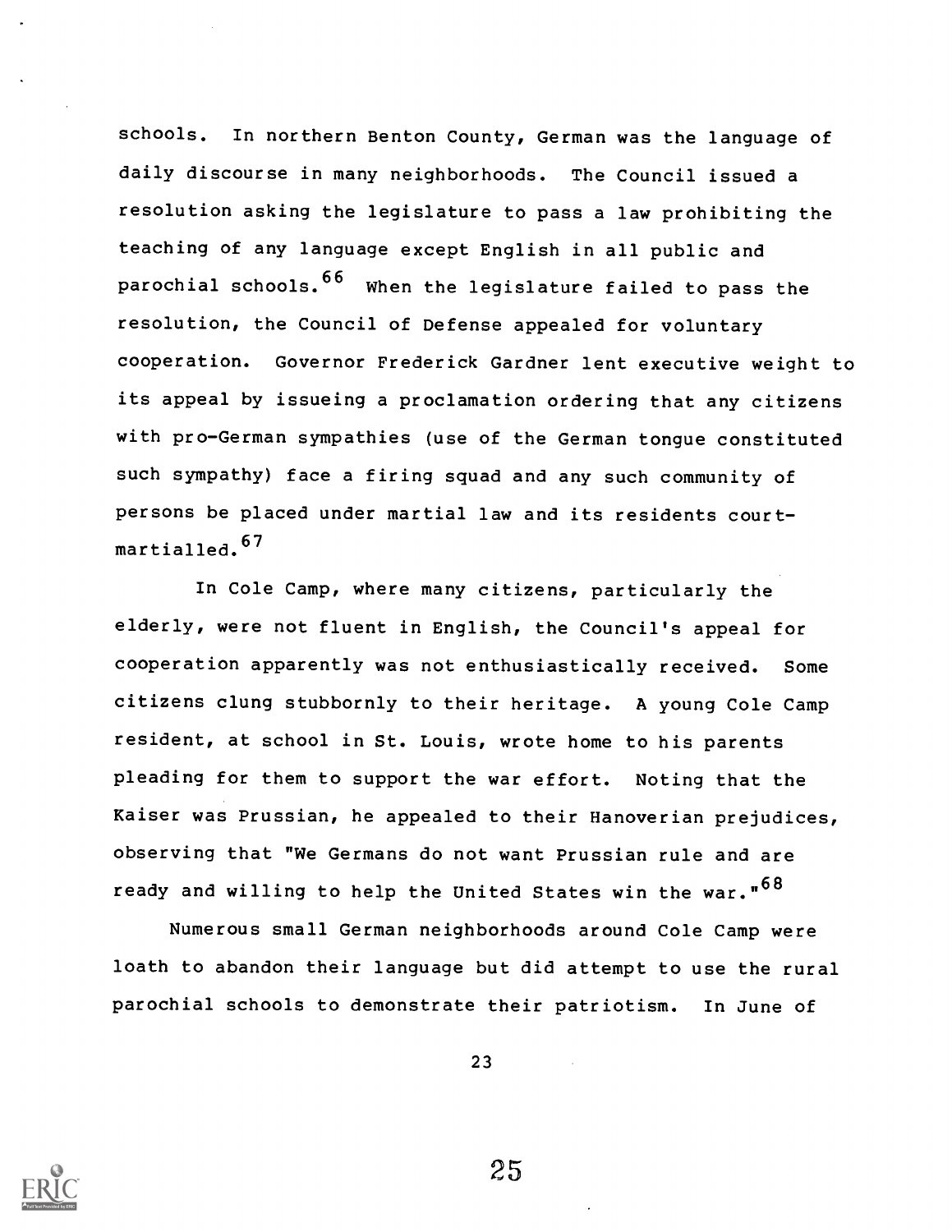1917, the Trinity Evangelical Lutheran Church held its first annual school picnic. The students assembled at the school and marched to the banks of Lake Creek followed by a crowd of picnickers. The local newspaper reported that the minister endeavored to show that the parochial schools were educating children to become good citizens, though it did not provide specific information as to how this was accomplished. <sup>69</sup> Likewise, the North Lincoln Lutheran School emphasized its patriotism with a Loyalty Day which included band music, a Red Cross sale, a patriotic speaker, and a short program by the children. <sup>70</sup>

The small one room public schools in the Cole Camp vicinity made similar efforts. The Lake Creek School, with but 16 pupils, published a notice that it had achieved one hundred percent Junior Red Cross membership.  $71$  Two months later, the Haw Creek German School Number Two and the Prairie Flower School Number Two announced that they, too, had become Red Cross members.  $72$ 

Despite these evidences of loyalty, private schools still clung to the German language. A Lutheran minister from Athol, Kansas, visiting Cole Camp in April, 1918, felt compelled to appeal to the Lutheran congregations as a religious authority to give up the German language in their parochial schools. "Thus you will carry out the mandates of your religion and some day will see the reaction when those who today call you disloyal must

24

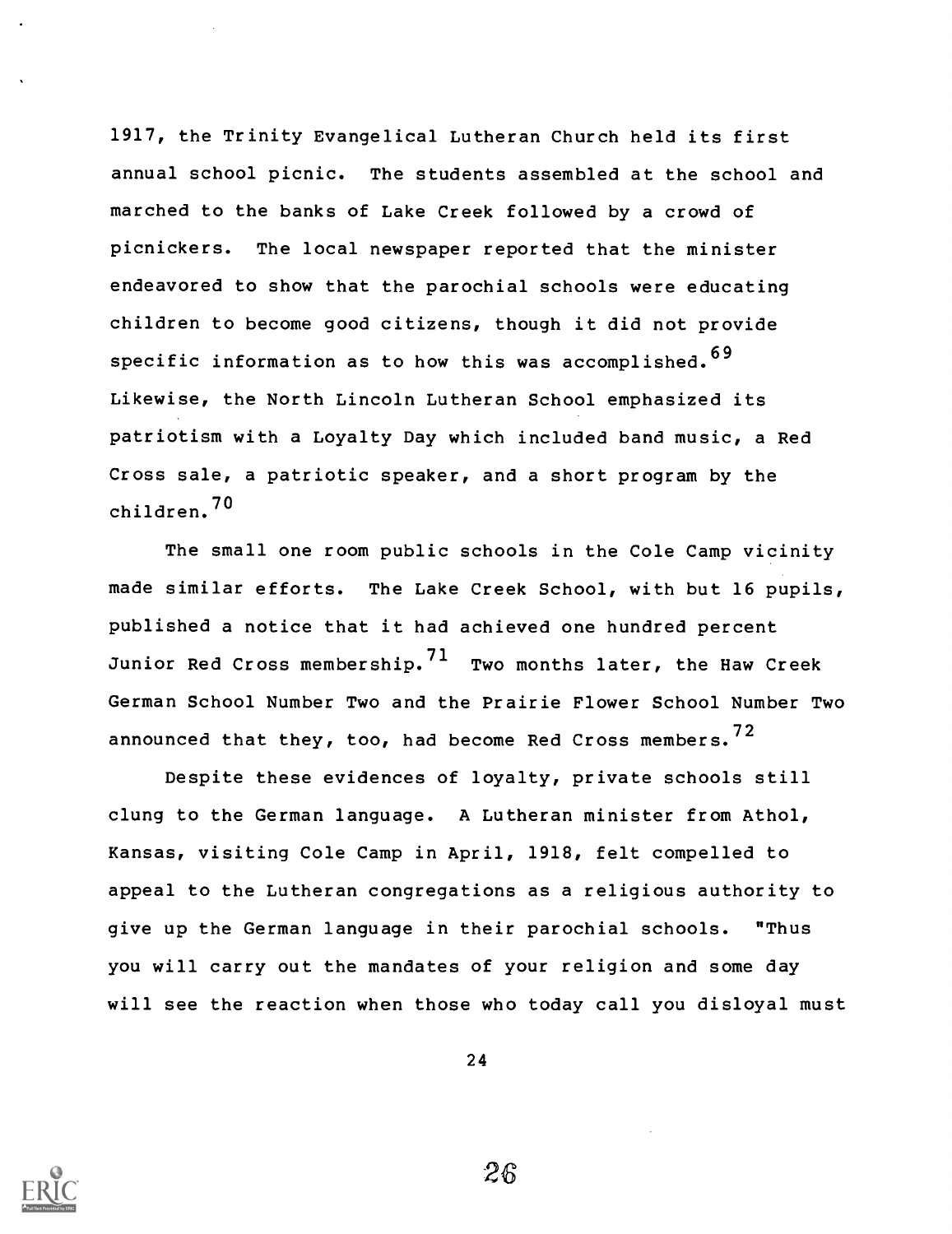acknowledge that your patriotism was founded upon a greater principle than mere love of country alone but upon the love and fear of God whom you worship."<sup>73</sup> Finally, in May of 1918, State Superintendent Lampkin ordered that no foreign language be taught in any elementary school of the state.

Studies of the nation as a whole chronicle pressure during the war to contain freedom of thought and expression in the public schools. Curriculum materials that failed to condemn Germany or which emphasized Anglo-American frictions were unpopular, and loyalty oaths were demanded of teachers.  $74$ Teachers found themselves bombarded with criticism from many sources. The inflammatory rhetoric turned the classroom into an oppressive environment in which teachers were uncertain about the limits of acceptable expression. Widespread disagreement existed as to the limits of official censorship. At the national level, some forms of censorship of communications and news were sanctioned by the government, and Congress gave local federal attorneys wide discretionary powers to censor speech with the Espionage and Sedition Acts. The imprisonment of socialist leader Eugene Debs served as an example to free thinking teachers.

In Missouri, the Council of Defense made every effort to suppress any perceived disloyalty in or out of school. The state plan for suppression was developed and perfected in Henry County,

25

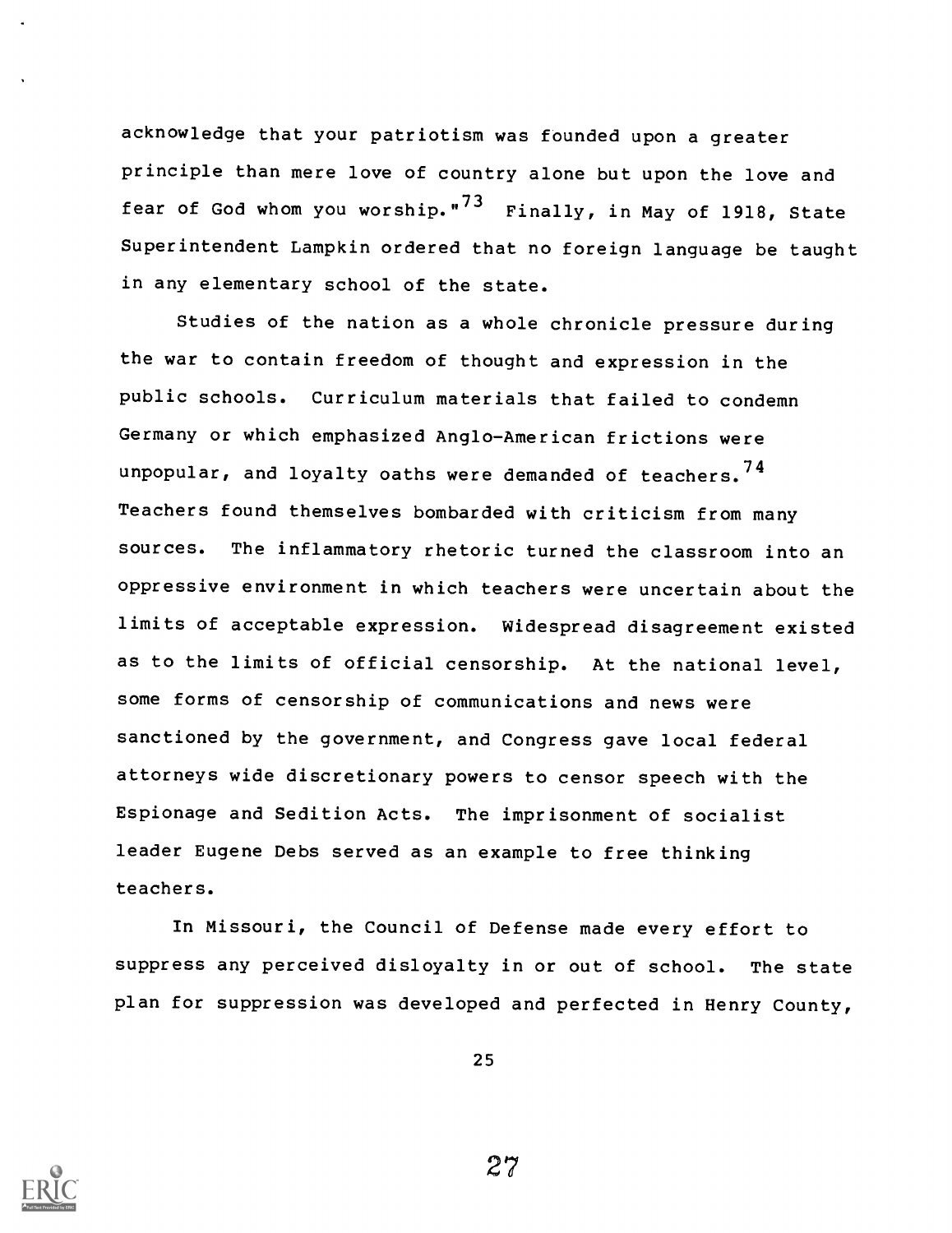a county adjacent to Benton County and located only a few miles from Cole Camp. It was deemed so effective that it was emulated in other states and drew praise from leaders in the nation's capito1.75

As part of this plan, county chairmen gathered evidence of disloyal activities and filed reports of them with the state headquarters. An anonymous warning was published in the local papers which said in part:

...there is another element of alien sympathizers whose poison tongues are wagging with entirely too much freedom. There is the man whose secret fealty gives the lie of his American citizenship; who never loses an opportunity to deprecate the entry of our country into war and regret that our manhood has been called to our country's aid; who by vague hint and guarded innuendo casts doubt upon the justice of our cause and minimizes the great provocations we suffered at the hands of the Hohenzollerns.

The local committee, sworn to secrecy, then mailed a set of red, white, and blue cards, one at a time, to suspected offenders. On the first white cautionary card was written: You have been reported to the Committee on patriots and

patriotism as in your attitude and utterances dangerous and disloyal. We recommend CAUTION and a complete change of attitude.

26

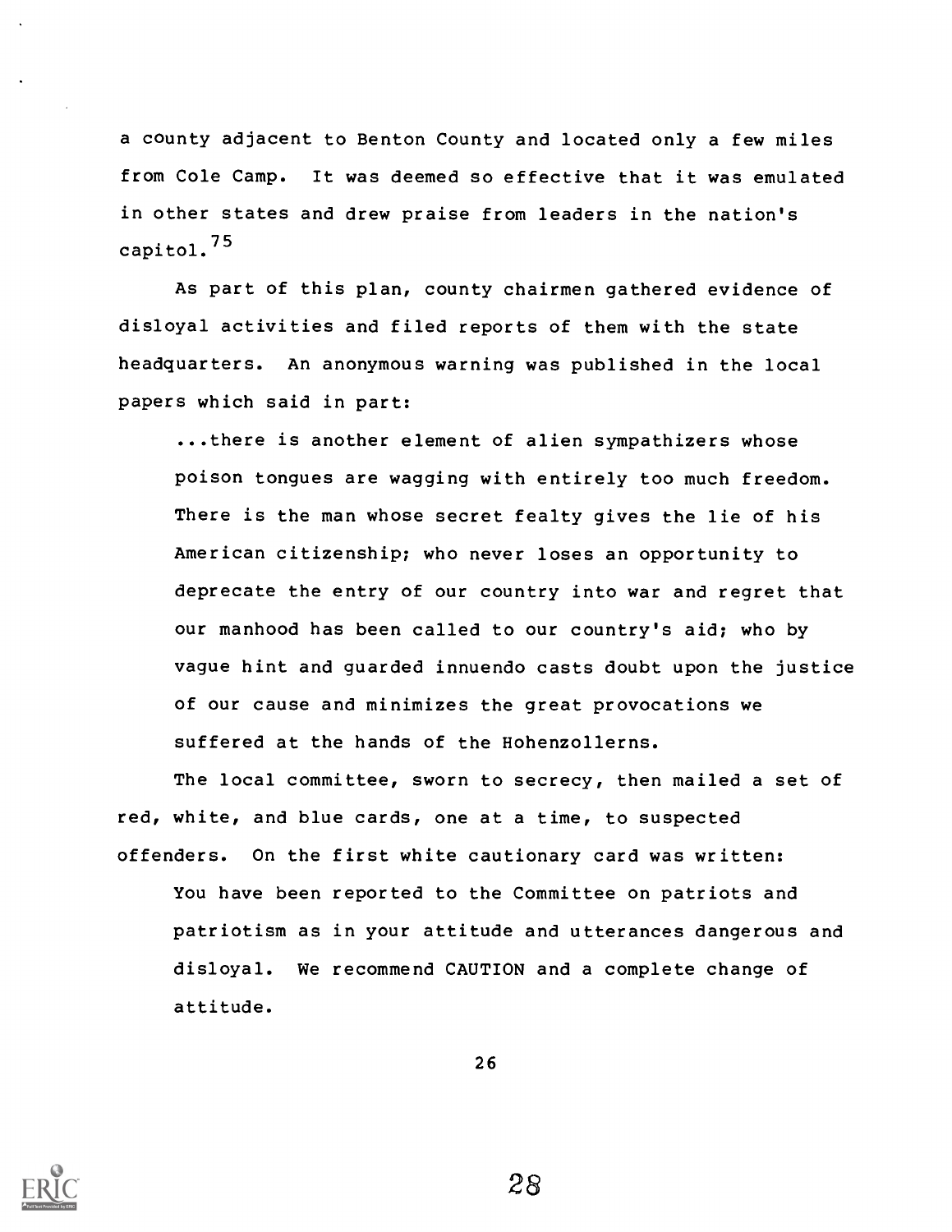If the white card proved ineffective, a blue card was mailed which stated:

The white card meant CAUTION; the blue WARNING. Every flag in our country waves to protect you - your life and property. Your duty is to defend your country's flag with your life.

Should the blue card not accomplish its purpose, a red card was sent with the following warning:

If unjustly reported, or if you desire to avoid summary action, report at once your change of front to the postmaster. No harm will come to you if you continue loyal in your devotion to your country in its hour of need. FINAL.

The Missouri state chairman, after receiving hundreds of reports, noted that the white card usually was sufficient so that the blue and red cards were not sent.  $76$ 

The National Security League urged school administrators to begin "weeding out such members of their teaching force as are not enthusiastically supporting America's position in the war."<sup>77</sup> The editors of the Warsaw newspaper chose to publish that organization's rhetoric against teachers. The newspaper admonished that "we look with grave concern upon alleged seditious views of certain teachers as a menace to lives of our army and navy...we urge upon...all cities...to remove from their

27

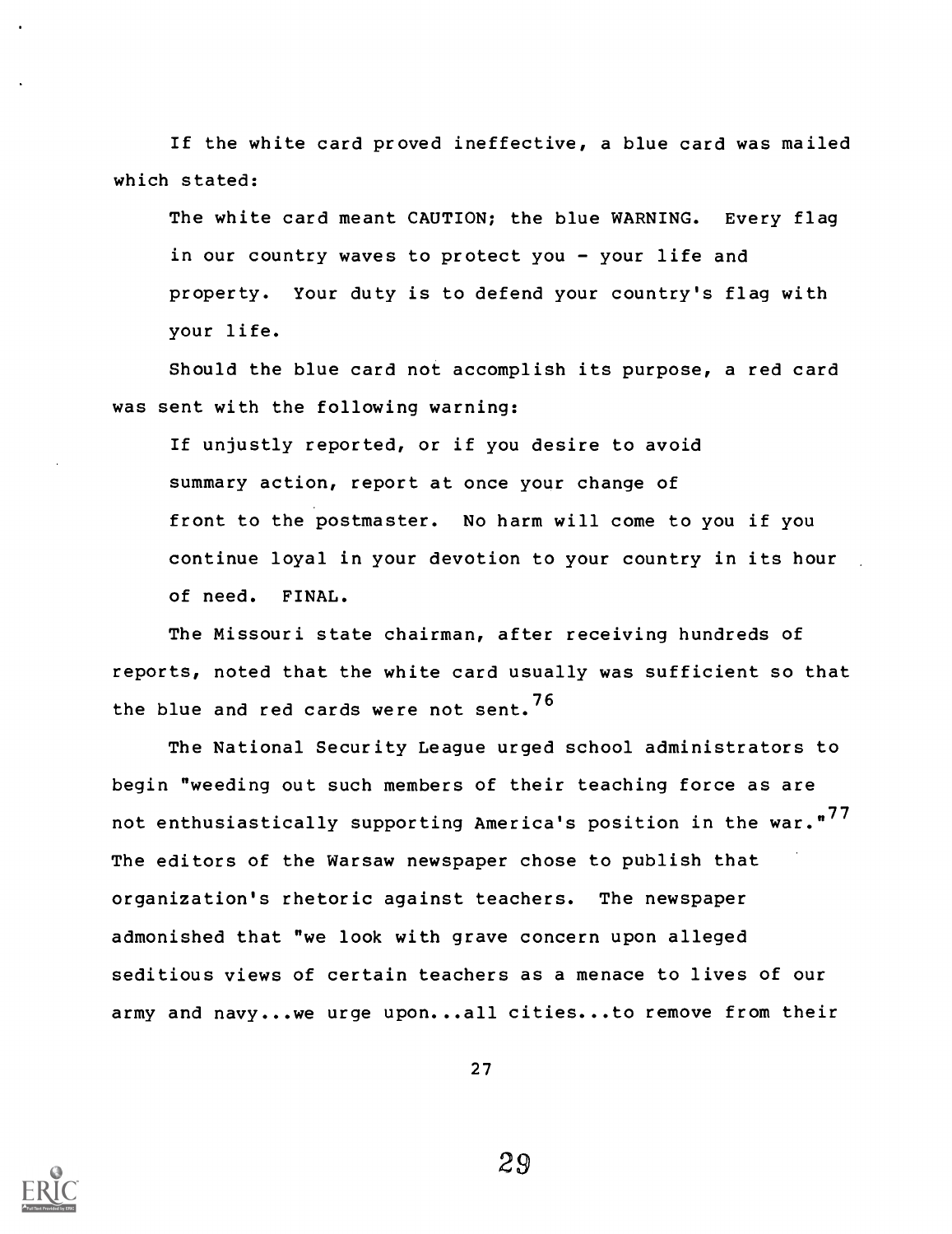teaching staffs forthwith any teacher who is proven not to be supporting the conduct of the war and not upholding the federal government with absolute loyalty."<sup>78</sup> However, no Benton County teachers were publicly charged with disloyalty or criticized in print.

Despite the lack of consistent enforcement, teachers in all communities were threatened by the general coercive support for the war and by the actions of private groups monitoring criticism of the government. The persistent danger was reinforced with the arrest of several citizens in the Cole Camp area who did not guard their tongues closely enough. Three Cole Camp citizens were jailed in Kansas City but released before trial after the armistice was signed. Fortunately, the sedition laws were irregularly enforced in the area.<sup>79</sup>

By late spring, 1918, the Benton County Council of Defense headquartered in Warsaw apparently applied pressure to increase Cole Camp's participation in patriotic rallies. Citizens organized a Cole Camp Women's Committee of the Council of National Defense in May and planned a number of patriotic programs. These included a parade in conjunction with a Red Cross auction. Several community children's organizations were involved, including the Boy Scouts and Camp Fire Girls. Though the Cole Camp newspaper mentioned the Trinity Lutheran School's participation, noticeably absent was any reference to the

28

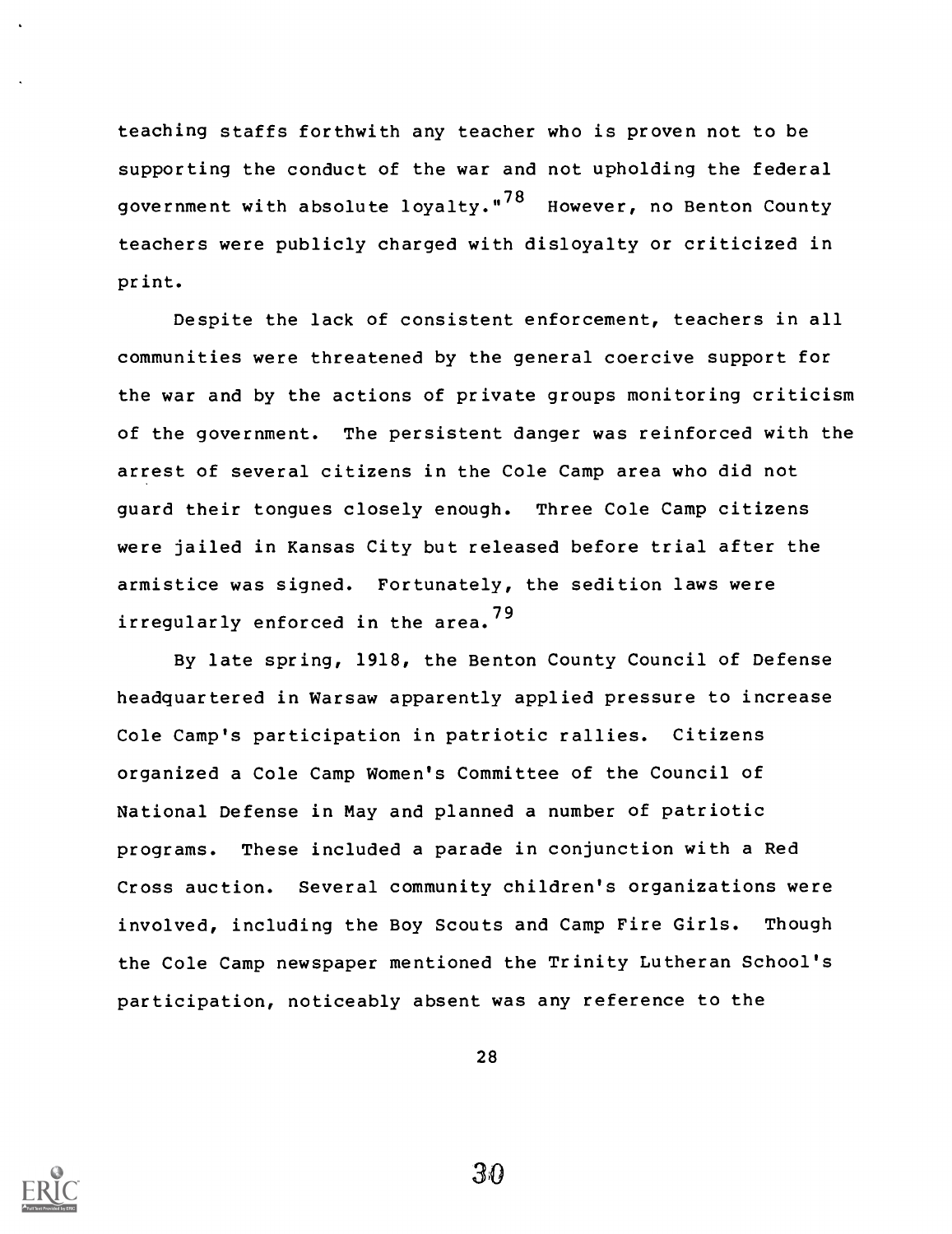participation of the local public school.  $80$  Certainly the town school did not rush to raise funds for the war effort. Perhaps some educators, despite the atmosphere of coercion, were unconvinced that their responsibility was to indoctrinate youth. Perhaps there were also administrators protected by the local Board of Education (most of whom were of German descent) who refused to participate in the many civic demonstrations to accomodate local feelings. 81

Finally, in June, 1918, a county Council of Defense representative from Warsaw was sent to Cole Camp to organize a Thrift Stamp drive in the town school. This was, however, at the end of the school year.

According to historians David Kennedy, J. R. Mock, and Stephen Brumberg, the nation's schools during World War I became a battle ground where ideological guerrilla warfare was fought by competing groups.  $82$  Zealous patriots, convinced that the courts were prosecuting traitors too slowly, persecuted free-thinking teachers through such measures as language restrictions, mobbing, whipping, and lynching.  $83$  Such historians concede, however, that much of the propaganda effort was inefficiently administered.

Several factors influenced the effectiveness of propaganda. The early efforts of organizations such as the CPI, NBHS, and NSL to use the classroom for propaganda were unsystematic and halfhearted because a short war was anticipated. Most historians

29

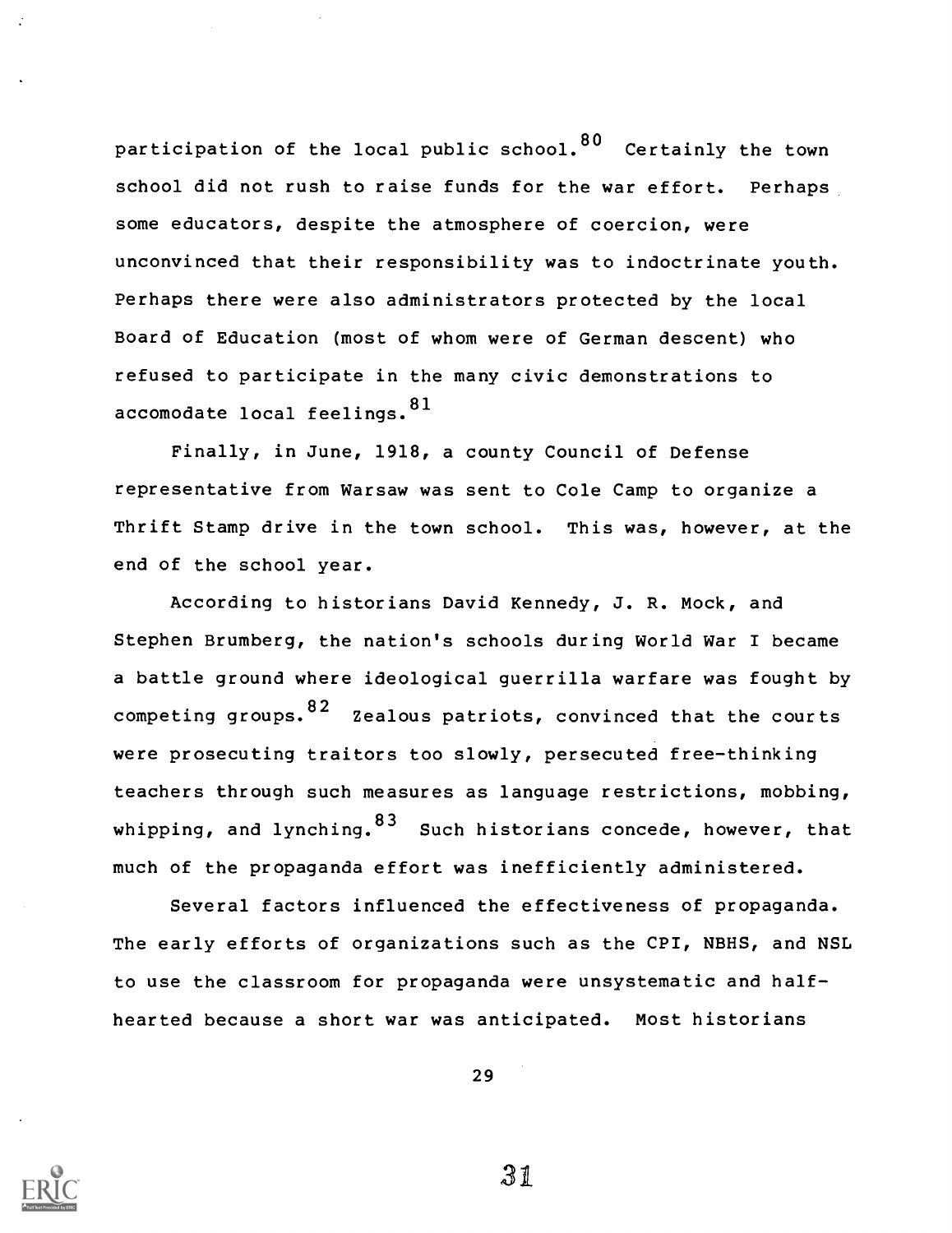aimed their propaganda at adult groups. For example, the director of the NSL's Education program considered working with the public school curriculum only his "second line" of operations. <sup>84</sup>

The decentralized nature of America's educational institutions further complicated the systematic administration of propaganda programs. The CPI found it impossible to obtain the names and addresses of local superintendents, let alone teachers. <sup>85</sup>

In Missouri, the state government was slow to take any official action regarding censorship in education. In Benton County, it appears that of the various methods of intimidation, only loyalty oaths and language restrictions were utilized against teachers. The local public schools did not appear to have quickly become battle grounds.

The timing of the war was also a factor. When Congress declared war in April, 1917, there were only two months remaining in the school year. The 1918 school year was only about two months old when the armistice was signed. For all practical purposes, that period was even shorter in Benton County. A deadly influenza epidemic ravaged the population. By early October, a mayor's proclamation issued in Warsaw by order of the Board of Education closed all schools for an indefinite period. 86 A similar edict issued by the Cole Camp Board of Education closed



30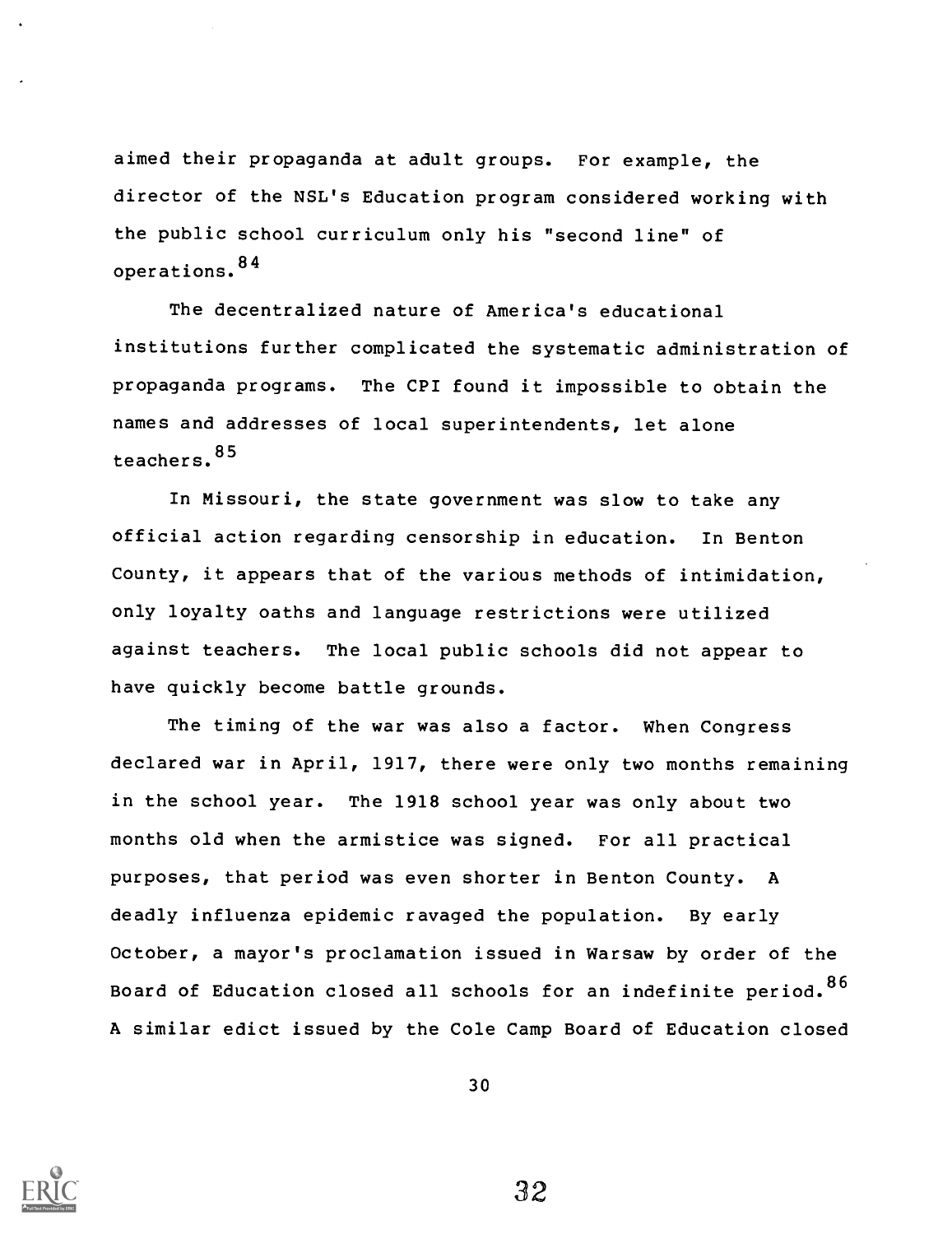that community's schools as well.  $87$  Organizations dedicated to inculcating patriotic values in the local schools had only slightly more than one school year to accomplish their purposes.

In assessing the experience of Benton County schools in 1917 and 1918, it appears that once war was declared, some schools like that in Warsaw rapidly came to support the government and enthusiastically participated in public propaganda programs. Local leaders in education and government, like their national counterparts, did not regard the school as the place to teach critical thinking or encourage freedom of thought. Rather it was a place to teach duty, sacrifice, and nationalistic sentiments.

Despite the widespread distribution of propagandistic curriculum materials in the schools, their use depended on the attitudes and energy of local community leaders. Certainly the schools in Benton County were never subjected to the pressures noted by historians that were exerted on urban schools by government and community leaders. Neither were teachers or students so traumatized. The people of Cole Camp did not quickly accede to government pressure. Though genuinely loyal and patriotic, the community clung to the use of the German language in its parochial schools almost until the end of the war. In a community where German ethnicity constituted the majority culture, local leaders apparently did not partake of anti-German propaganda activities to the extent that heterogeneous

31

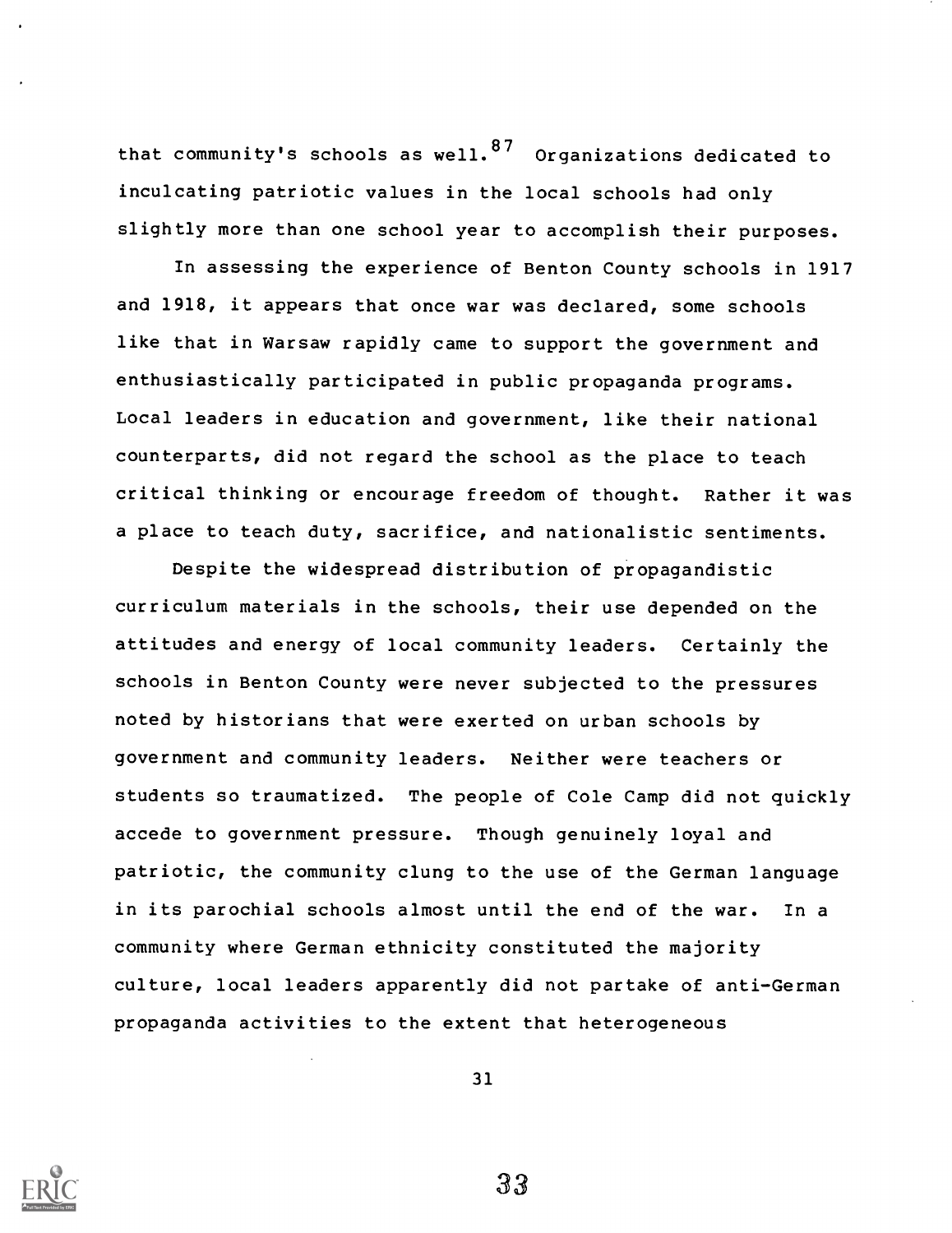communities with large German minorities, like Warsaw, did. The Cole Camp public school would seem to have been relatively successful in conducting the business of education without becoming deeply immersed in war issues and activities. Significantly, the Cole Camp school board included individuals prominent in leadership roles in the German community. By contrast, few of these were members of the Benton County Council of Defense.

For school administrators, World War I represented a high wire balancing act between their responsibility to encourage the integrity of the academic program while meeting the demands for their schools to adhere to the correct political line and participate in public rituals. For teachers, the war meant constant pressure to examine and re-examine curriculum materials, to compromise ideals and censor one's own speech. It meant constant interruptions and demands for voluntary donations of time and money. For male teachers, it meant shame, a sense that a man's proper place was on the battlefield rather than in the classroom. For females, despite the hostile environment, the war represented high wages and a golden opportunity for escape from the cultural strictures of homemaking. For the student of German extraction, World War I had different meanings. In Warsaw, it meant hostility from within the community. A hostility that served to isolate the child, to separate him from the home and

32

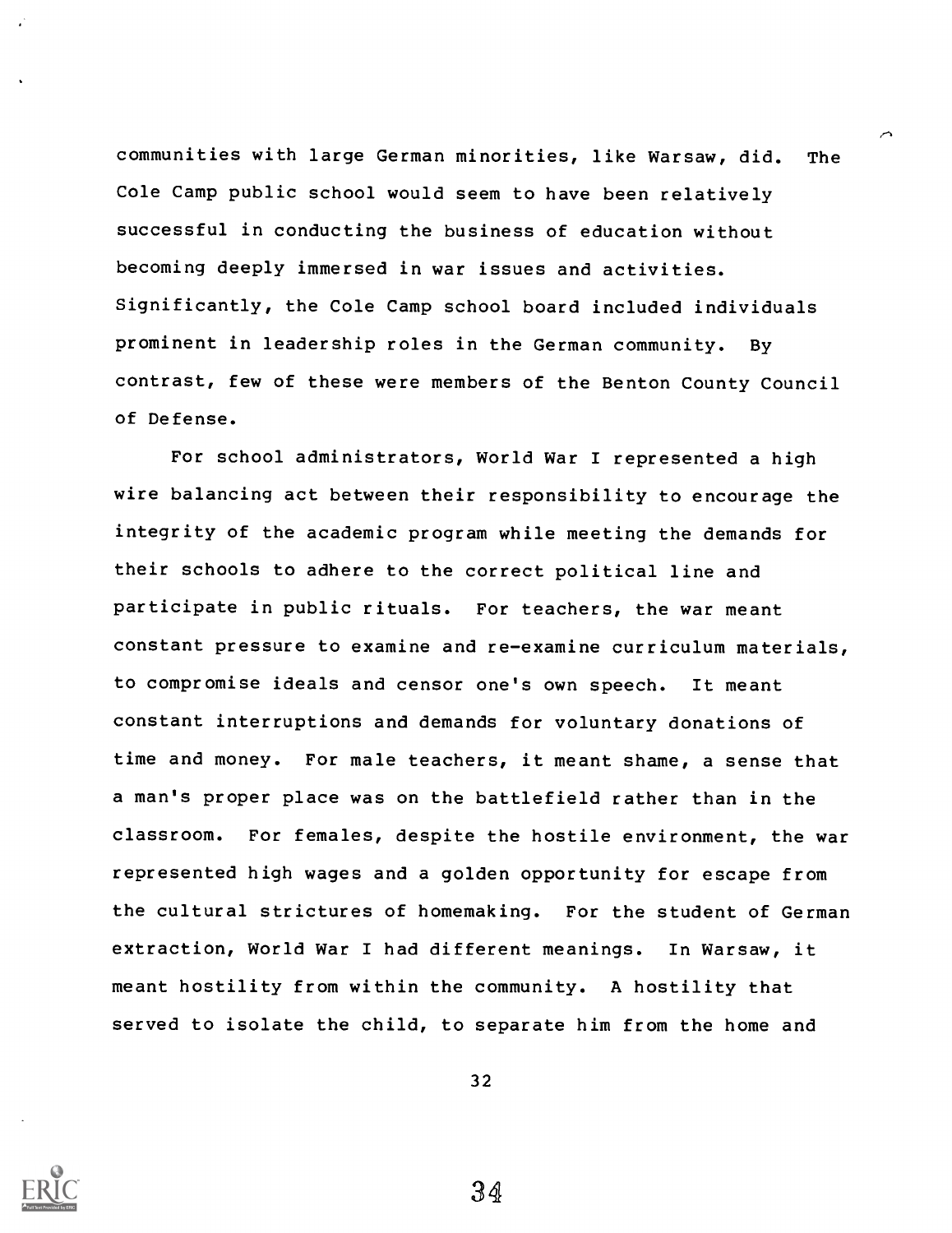culture. An examination of the Cole Camp experience implies that efforts to inculcate civic virtue through the involvement of students in elaborate public rituals may have been resisted by the town school. For students in that school, the war meant hostility from outside the community. It forced concessions to public behavior but reinforced ethnic cohesion and group solidarity.

Many national leaders tend to regard the decentralized character of the American educational system as a defect which perpetuates poor academic achievement and cultural isolation. In the case of Cole Camp, that decentralization was possibly a great asset for the teachers and community, protecting them from some of the most severe consequences they might have been subjected to had the national or state government been in control of education.

Many German immigrants to the United States settled in rural areas where their ethnic culture came to dominate their communities, as in Cole Camp, Missouri. If the experience of the Cole Camp town school is indicative of the experience of similar German communities elsewhere, then German-Americans suffered far less at the hands of the public schools than current studies suggest.

33

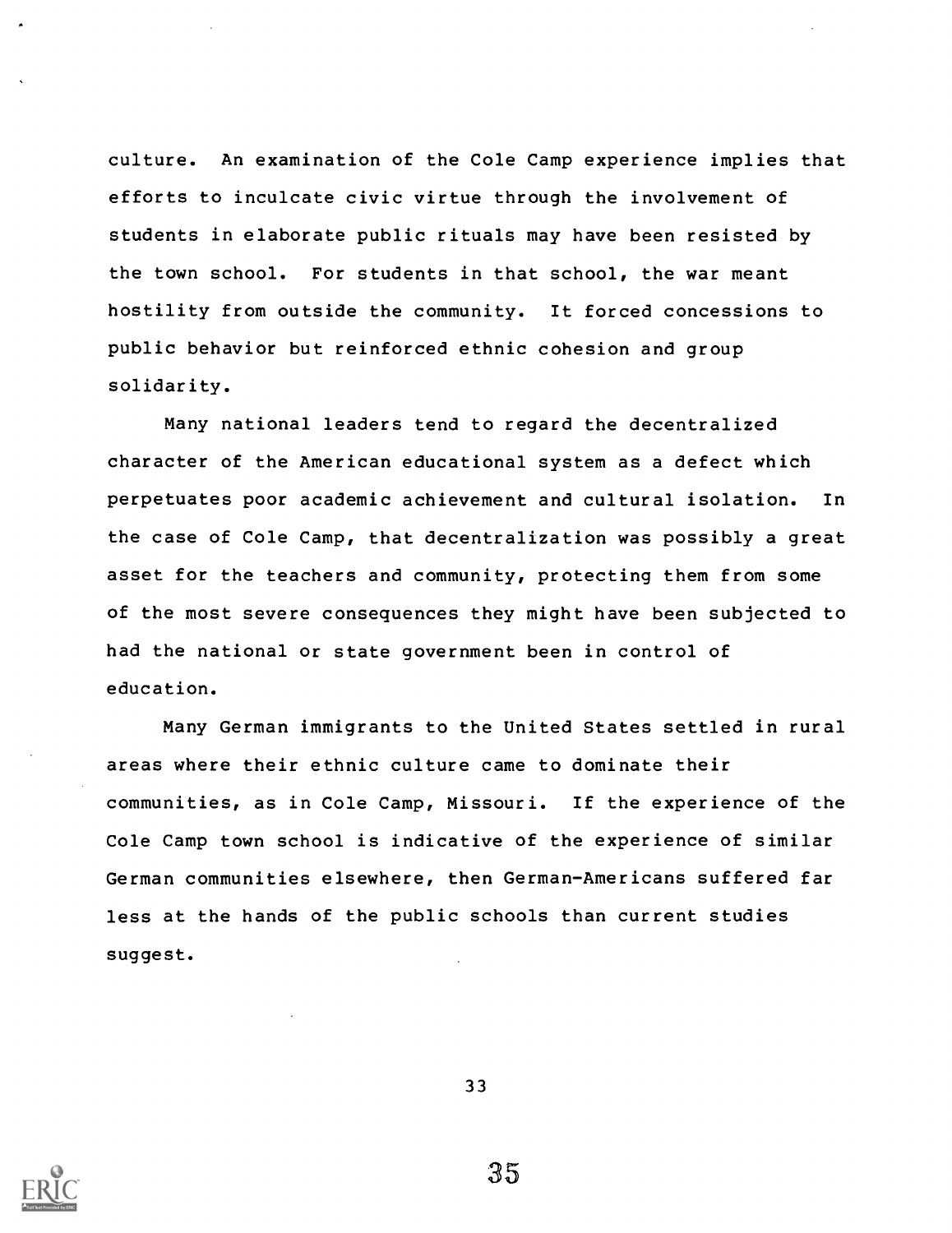#### Footnotes

1. Since troops on both sides consisted of irregular militia, no official records were kept. Partisan second-hand accounts written years after the battle assert casualty figures ranging from seventeen to over four hundred dead. Leonard Brauer and Evelyn Goosen (Eds.). Hier Snackt Wi Plattdutsch: The Story of a Missouri Community and its German Heritage. (The City of Cole Camp, MO., 1989), 179.

2. George Creel, How We Advertised America (New York: Harper & Brothers, 1919), 3.

3. See Lewis P. Todd, Wartime Relations of the Federal Government and the Public Schools: 1917-1918 and S. F. Brumberg, New York City Schools March Off to War: The Nature and Extent of Participation of the City Schools in the Great War. Todd's work is an excellent study of wartime activities in education from the federal perspective but neglects those activities from the local vantage point. Brumberg does a thorough examination of the extent of the participation of the New York City schools during the First World War.

4. Benton County Enterprise, 23 March 1917.

5. Cole Camp Courier, 5 April 1917.

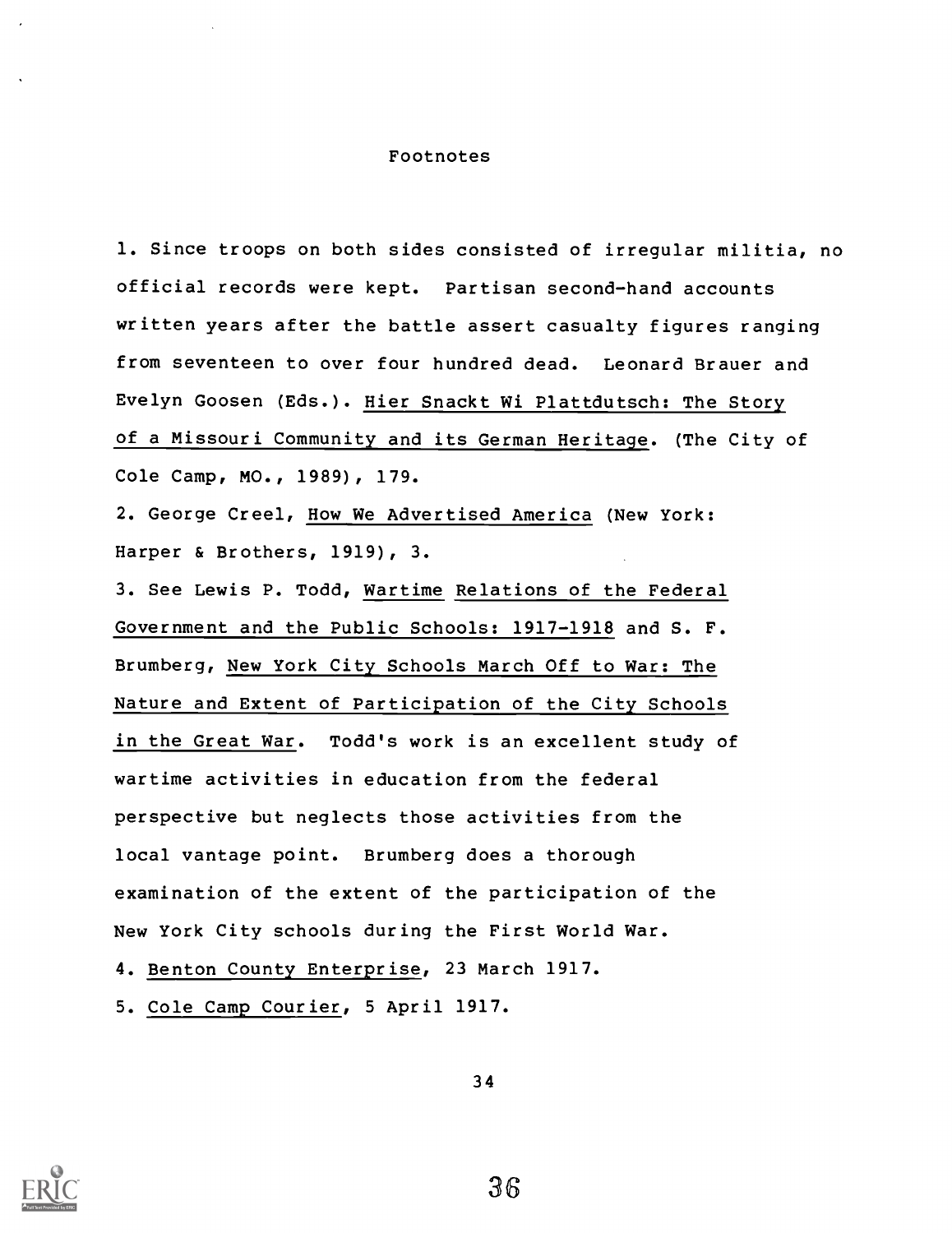6. J. C. Crighton, Missouri and the World War, 1914-1917:

A Study in Public Opinion (Columbia, Mo.: University of Missouri, 1947), 28-29.

- 7. Cole Camp Courier, 3 May 1917.
- 8. Ibid., 12 April 1917.
- 9. Ibid., 10 May 1917.
- 10. Benton County Enterprise, 24 August 1917.
- 11. David M. Kennedy, Over Here: The First World War

and American Society (New York: Oxford University

Press, 1980), 114-116.

12. Missouri Council of Defense, Final Report (Columbia: State Historical Society of Missouri, 1919), 1.

13. Missouri Council of Defense, Letter 14, Instruction

Letters: No. 1-117 (Columbia: State Historical Society of Missouri, 1919).

14. Missouri Council of Defense, Final Report, 89-90.

- 15. Ibid., 89.
- 16. Ibid., 89.
- 17. Benton County Enterprise, 20 April 1917.
- 18. Ibid., 27 April 1917.
- 19. Ibid., 4 May 1917.
- 20. Benton County Enterprise, 27 April 1917.

21. L. P. Todd, Wartime Relations of the Federal Government and The Public Schools: 1917-1918 (New York: Teachers College,

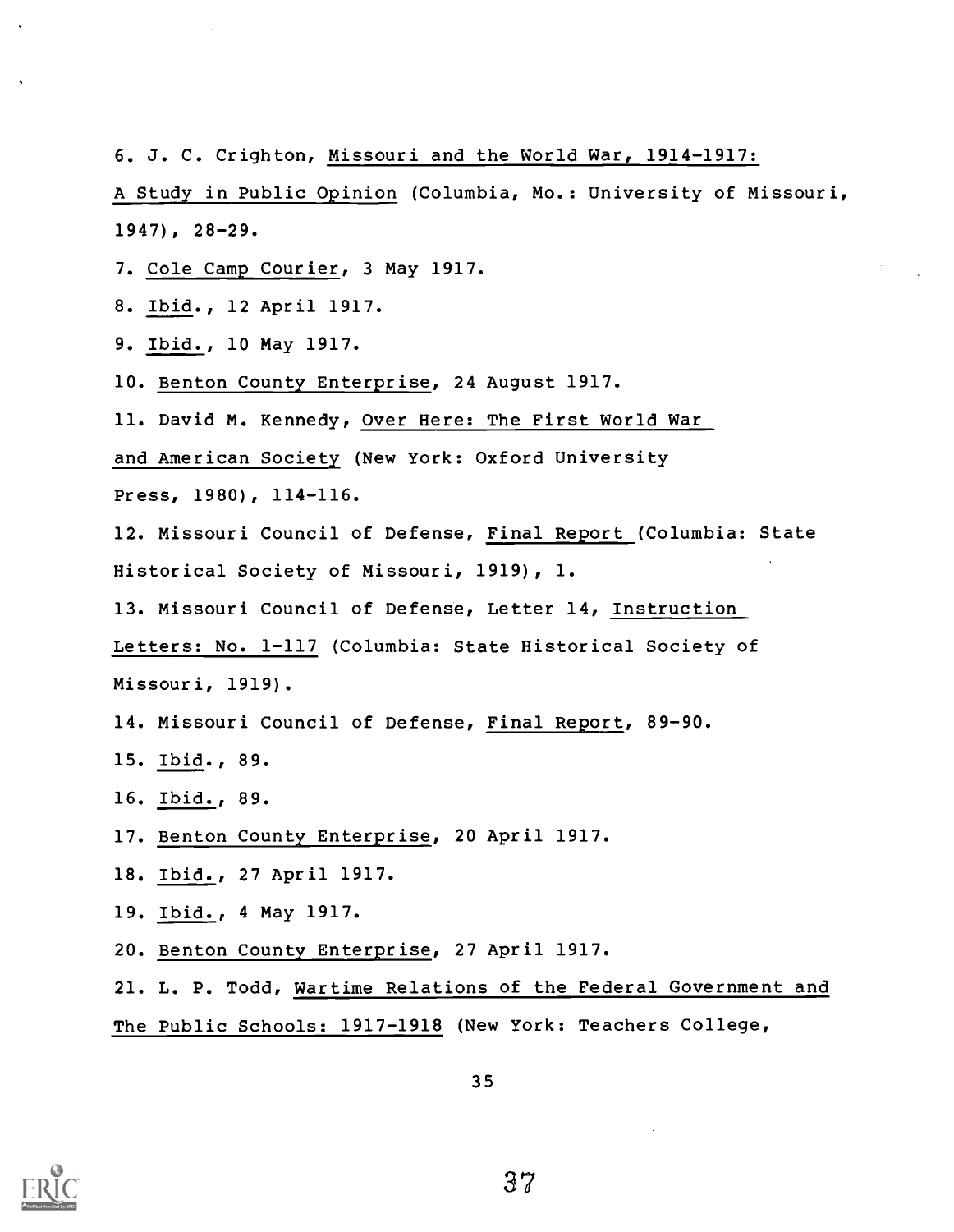Columbia University, 1945), 40-70.

22. Benton County Enterprise, 3 May 1918.

23. Benton County Enterprise, 19 April 1918.

24. The question arises whether the lack of school participation was a reporting omission by the newspaper. The local historian observed that from his own work it was his impression that the paper was fairly reliable in reporting local activities during this period. Roy Donnell, Personal Communication, November 1989. 25. Unfortunately, the records of the Cole Camp public school system contained only references to business transactions. No policy statements were recorded. According to a retired Benton County Superintendent of Schools, this was not an unusual state of affairs. The town schools with independent Boards of Education frequently recorded few policy records. John Owens, Personal Communication, November, 1989.

26. Cole Camp Courier, 27 December 1917.

- 27. Ibid., 11 April 1918.
- 28. Ibid., 14 March 1918.
- 29. Ibid., 14 June 1917.
- 30. Missouri Council of Defense, Instruction Letters:
- No. 1-117, No. 47.
- 31. Benton County Enterprise, 25 January 1918.
- 32. Ibid., 18 January 1918.



36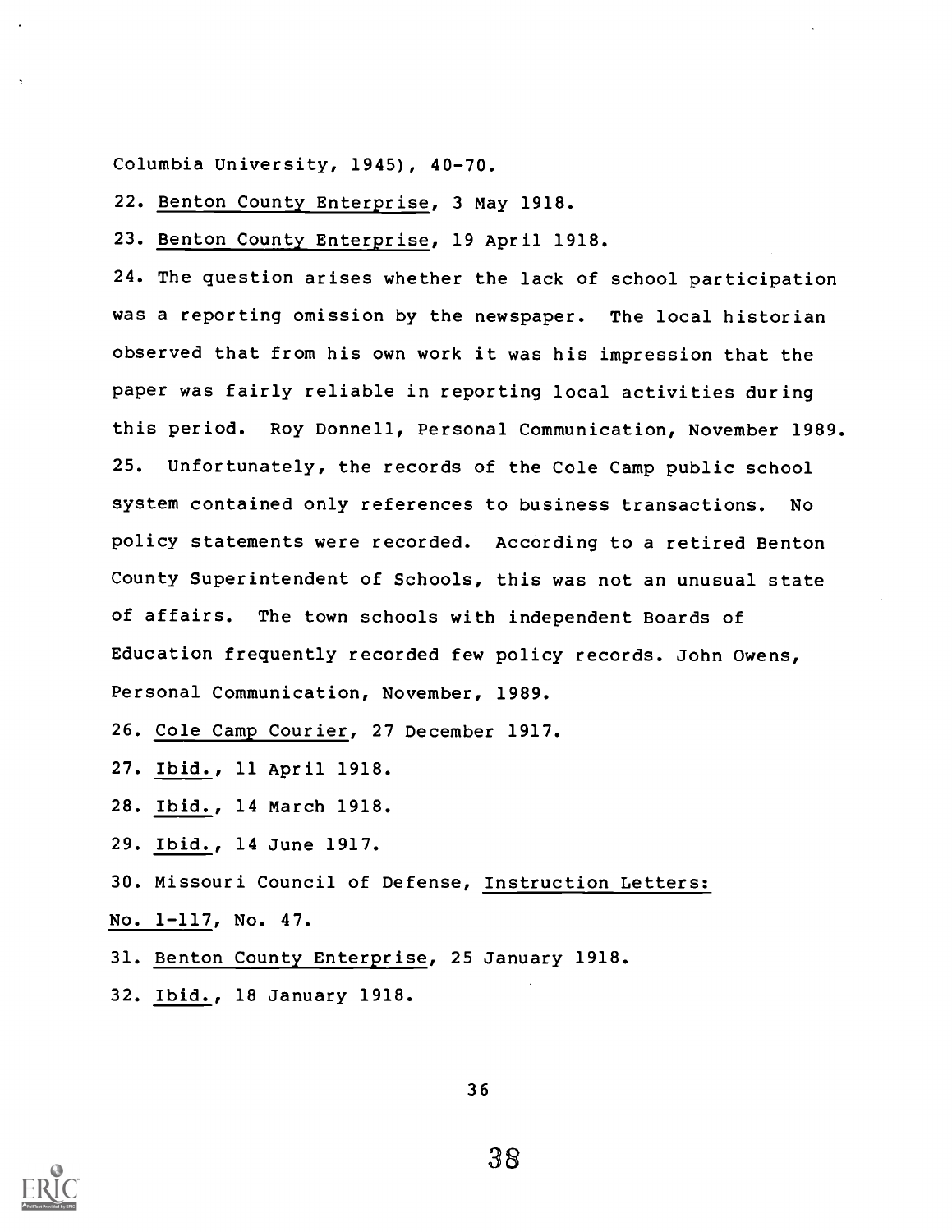33. Mrs. Robert Moltey to Blanche Stephens, 24 January 1918. (Blanche Stephens Papers, Columbia, Mo.: State Historical Society of Missouri).

34. Benton County Enterprise, 15 March 1918.

35. Ibid., 1 February 1918.

36. Ibid., 24 May 1918.

37. The Columbia Missourian, 6 April 1918. Blanche Stephens Papers, folder 1.

38. Benton County Enterprise, 29 March 1918.

39. Ibid., 12 April 1918.

40. Ibid., 23 November 1917.

41. Request for Junior Red Cross, Newspaper clipping. Blanche Stephens Papers, folder 2, Western Historical Manuscript Collection, University of Missouri, Columbia. Blanche Stephens was the wife of Dean Frank Stephens of the University of Missouri at Columbia. A prominent civic worker, she was appointed Fourth District Chair of the Women's Committee of National Defense.

42. Pamphlet on the Organization and Supervision of Chapter School Committees of the Junior Red Cross. Blanche Stephens Papers, folder 5.

43. Benton County Enterprise, 2 November 1917.

44. Blanche Stephens Papers, folder 5.

37

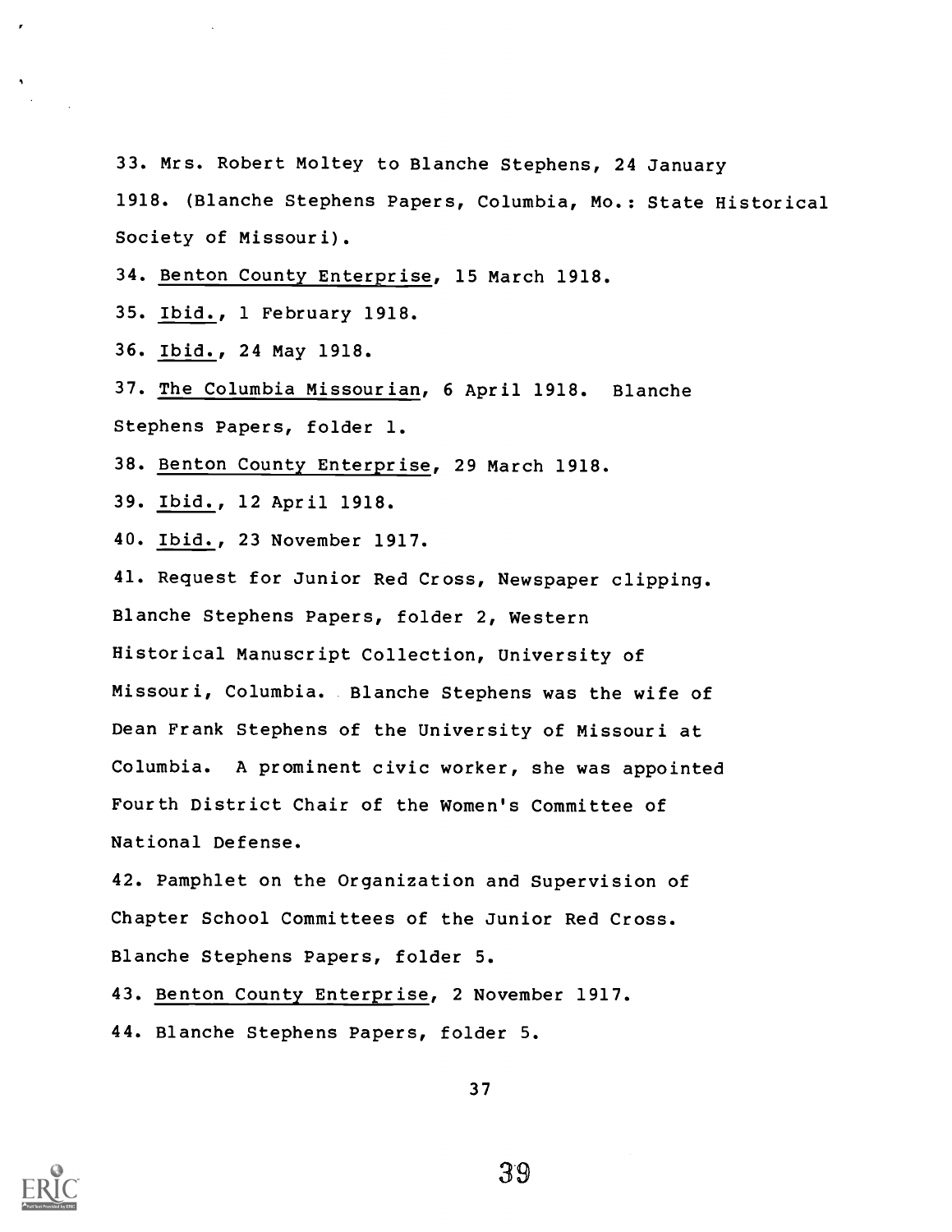45. Ibid., folder 2.

 $\bullet$ 

46. Benton County Enterprise, 2 November 1917.

47. Benton County Enterprise, 15 February 1918.

48. Missouri Council of Defense, Final Report, 75-78. 49. Duty of County Women's Committees as Pertains to Schools, Newspaper clipping. Blanche Stephens Papers, folder 1.

50. Missouri Council of Defense, Directory of County and Township Councils of Defense (Columbia: 1919).

51. Missouri Council of Defense, Final Report, 75-78.

52. Missouri Council of Defense, Final Report, 89.

53. Cole Camp Courier, 16 May 1918.

54. Blakey, Historians on the Homefront, 108.

55. Blakey, Historians on the Homefront, 121.

56. Benton County Enterprise, 28 December 1917.

57. Blakey, Historians on the Homefront, 108-124.

58. Ibid., 116-117.

59. Missouri Council of Defense, Instruction Letters: No. 1-117, Letter 33.

60. Blakey, Historians on the Homefront, 107.

61. NEA Bulletin on Teacher Preparation. Blanche Stephens Papers, folder 5.

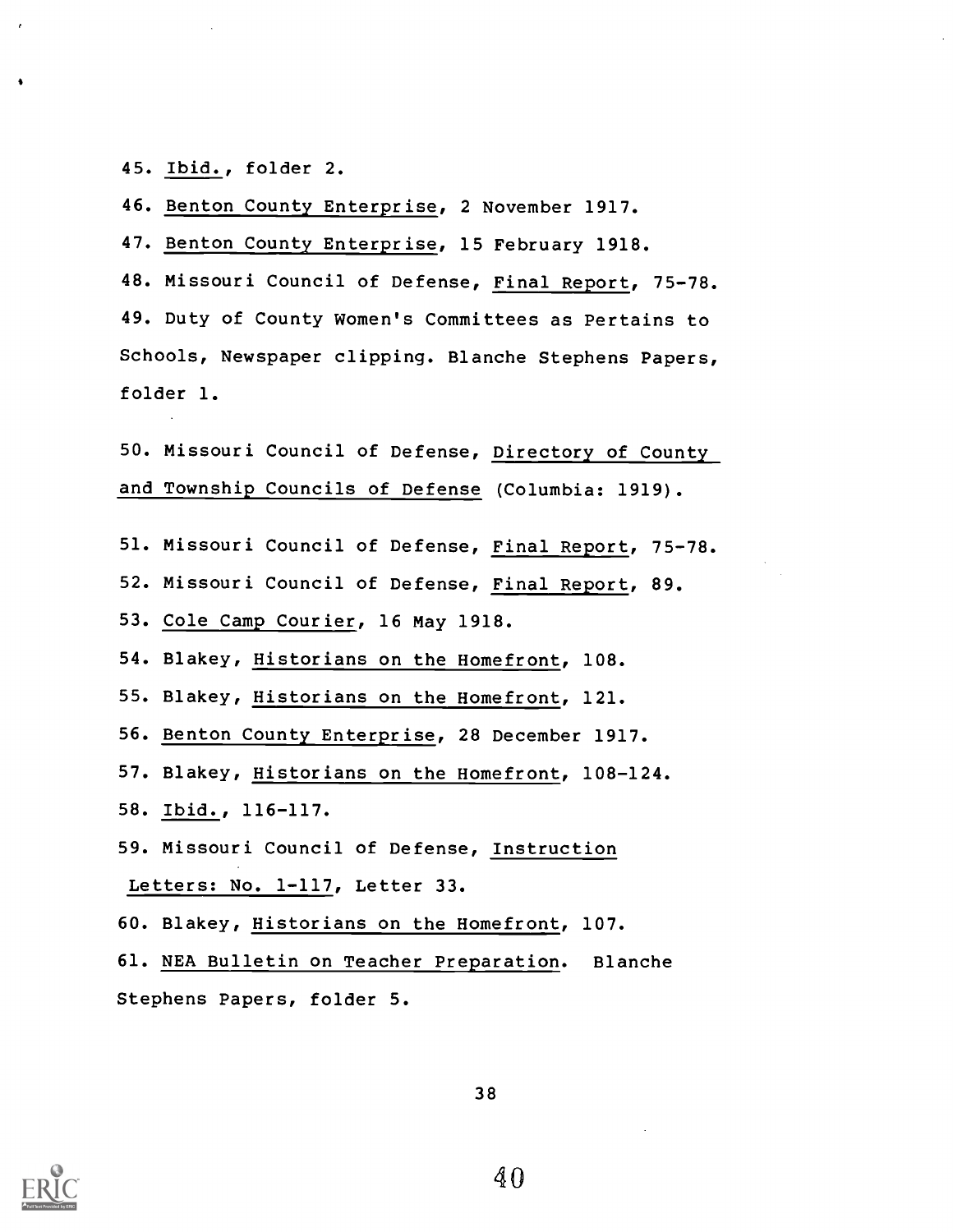62. C. A. Phillips, Fifty Years of Public School

Teaching: From Rural School Teacher to University

Professor (Columbia, Mo.: Missouri State Teachers Association, 1948), 68.

- 63. Cole Camp Courier, 9 August 1917.
- 64. Kennedy, Over Here, 54.
- 65. J. C. Crighton, Missouri and the World War, 1914-
- 1917: A Study in Public Opinion (Columbia, Mo.:
- University of Missouri, 1947), 11-13.
- 66. Missouri Council of Defense, Final Report, 97-98.
- 67. Cole Camp Courier, 11 April 1918.
- 68. Cole Camp Courier, 2 May 1918.
- 69. Cole Camp Courier, 14 June 1917.
- 70. Cole Camp Courier, 30 May 1918.
- 71. Cole Camp Courier, 28 February 1918.
- 72. Cole Camp Courier, 4 April 1918.
- 73. Cole Camp Courier, 25 April 1918.
- 74. Kennedy, Over Here, 54.
- 75. Missouri Council of Defense, Final Report, 62-63.
- 76. Missouri Council of Defense, Instruction Letters,
- No. 22.
- 77. Ibid., 109.
- 78. Benton County Enterprise, 28 December 1917.





A<sub>nd</sub> and a structure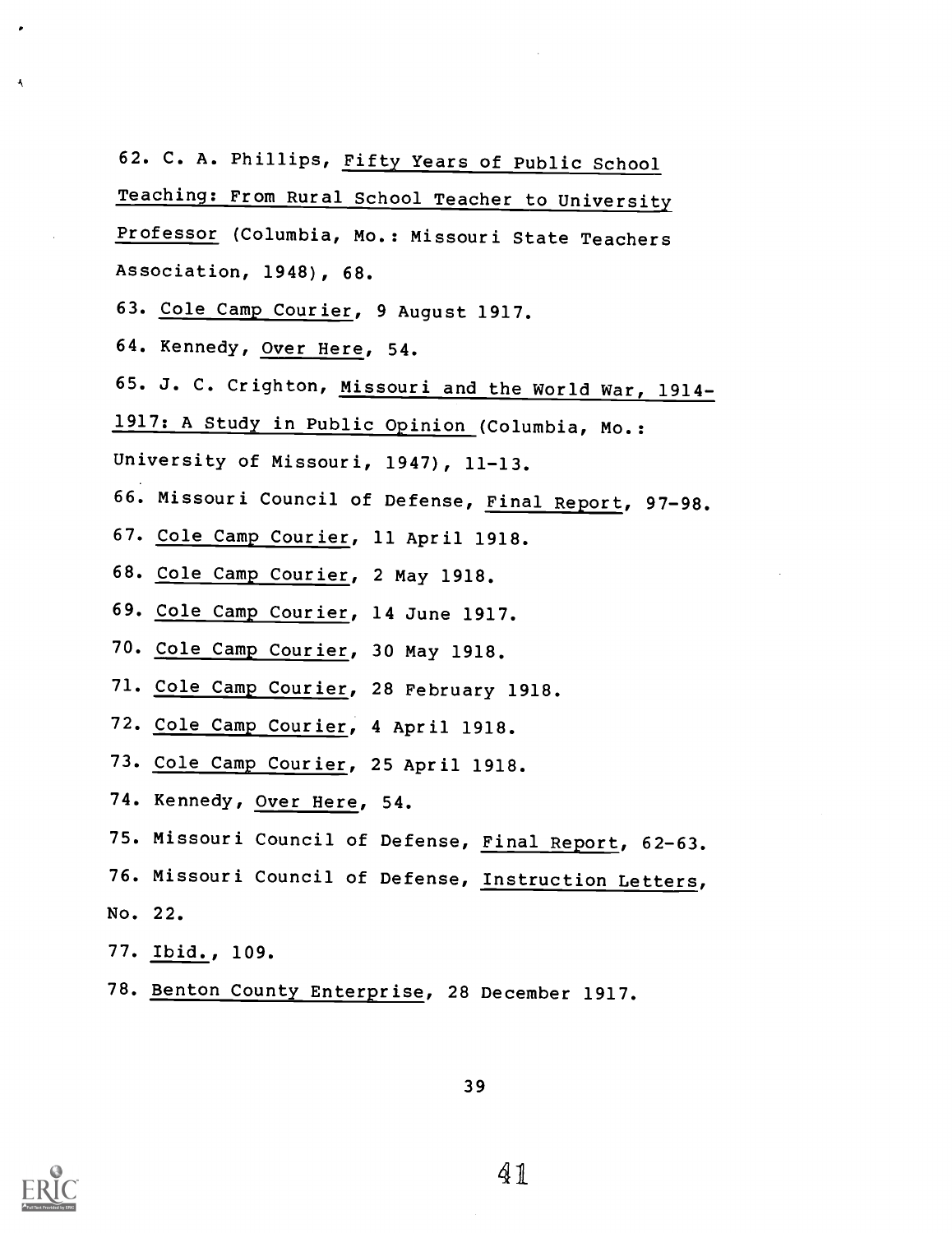79. Kennedy, Over Here, 83. These disloyalty reports were confidential and not open to the public. The arrested Cole Camp citizens never were prosecuted because the war ended before their case came to trial. They were released and returned to Cole Camp. Efforts to interview local residents about the incident met with resistance. Clearly the community was still sensitive to the affair and refused to discuss it with "outsiders." 80. Ibid., 9 May 1918.

81. Blakey, Historians on the Homefront, 107.

82. Kennedy, Over Here, 53-54.

83. J. R. Mock, Censorship: 1917 (Princeton, N. J.: Princeton University Press, 1941), 28-29.

84. Blakey, Historians on the Homefront, 108.

85. Ibid., 107.

86. Benton County Enterprise, 11 October 1918.

87. Cole Camp School District No. 4, Board of Education Minutes (Vol. 3, March 12, 1917-December 23, 1918), 12- 43.



 $\Lambda$